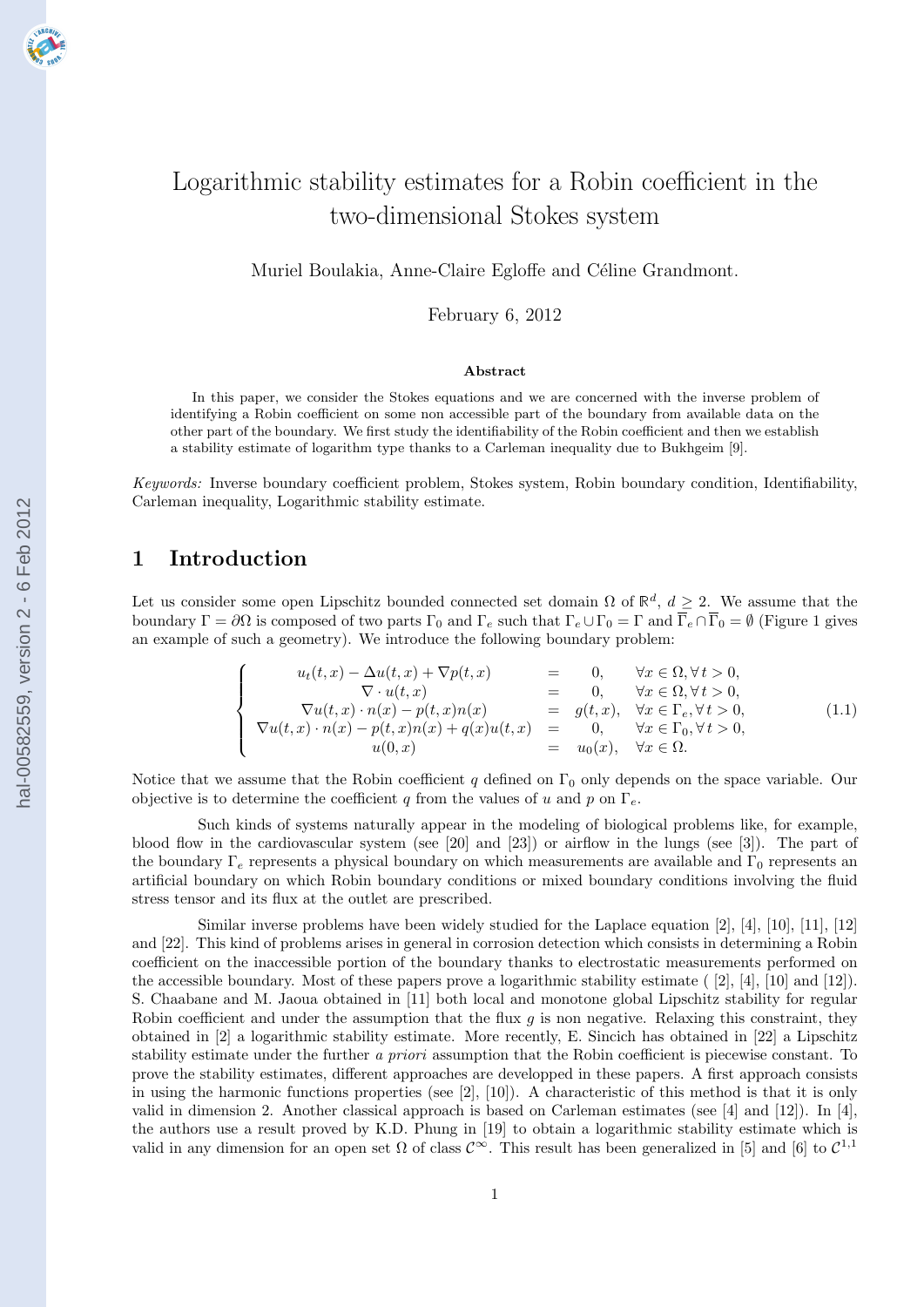

Figure 1: Example of an open set  $\Omega$  such that  $\Gamma_e \cup \Gamma_0 = \Gamma$  and  $\overline{\Gamma}_e \cap \overline{\Gamma}_0 = \emptyset$ .

and Lipschitz domains. Moreover, in [4], the authors use semigroup theory to obtain a stability estimate in long time for the heat equation from the stability estimate for the Laplace equation.

In this article, we prove an identifiability result and a logarithmic stability estimate for the Stokes equations with Robin boundary conditions  $(1.1)$ . The paper is organized as follows.

The second section contains preliminary results on the regularity of the solution. For this purpose, we introduce Besov spaces: they appear as the natural space to which the Robin coefficient  $q$  belongs.

In the third section, we are interested in the identifiability of the Robin coefficient q. Under some regularity hypotheses and using the theorem of unique continuation for the Stokes equations proved in [15], we prove that if two measurements of the velocity are equal on the boundary  $(0,T) \times \Gamma_e$ , then the two corresponding Robin coefficients are also equal.

Section 4 corresponds to the main part of our article. The results of this section are only valid in dimension 2. We prove a logarithmic stability estimate, first for the stationary problem and then for the evolution problem. To do this, we use a Carleman inequality due to Bukhgeim which is only valid in dimension 2 (see [9]). The stability estimate for the unsteady problem is deduced from the stability estimate for the stationary problem thanks to the semigroup theory. We end Section 4 by concluding remarks and perspectives to this work.

When we are not more specific,  $C$  is a generic constant, whose value may change and which only depends on the geometry of the open set  $\Omega$  and of the boundaries  $\Gamma_e$  and  $\Gamma_0$ .

We are going to start with some preliminary results which will be useful in the subsequent sections.

## 2 Preliminary results

### 2.1 Besov spaces

We introduce the following functional spaces:

$$
V = \{ v \in H^1(\Omega)^d / \nabla \cdot v = 0 \text{ on } \Omega \},
$$

and

$$
H=\overline{V}^{L^2(\Omega)}.
$$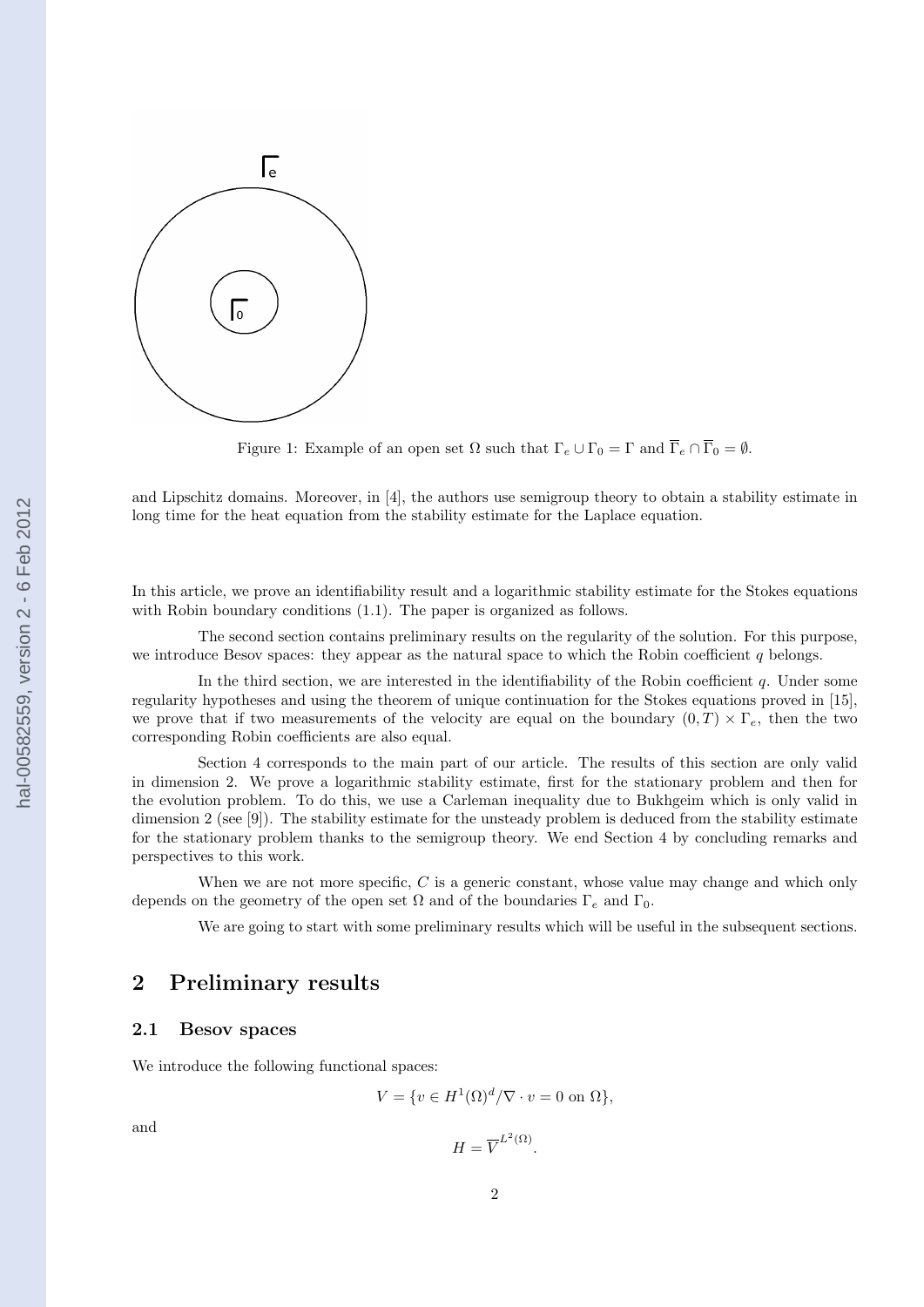We also need to introduce the space to which the Robin coefficient  $q$  belongs: we are going to assume enough regularity on q in order to give a sense in suitable spaces to the trace product qu. We refer to [16] for more general spaces. Let  $s \in \mathbb{R}$ ,  $1 \le p \le \infty$  and:

$$
B_{s,p}(\mathbb{R}^d) = \{ w \in \mathcal{S}'(\mathbb{R}^d) / (1 + |\xi|^2)^{\frac{s}{2}} \mathcal{F} w \in L^p(\mathbb{R}_{\xi}^d) \},
$$

where  $\mathcal{S}'(\mathbb{R}^d)$  is the space of tempered distribution on  $\mathbb{R}^d$  and  $\mathcal{F}w$  is the Fourier transform of w. Equipped with the norm

$$
||w||_{B_{s,p}(\mathbb{R}^d)} = ||(1+|\xi|^2)^{\frac{s}{2}} \mathcal{F} w||_{L^p(\mathbb{R}^d_\xi)},
$$

 $B_{s,p}(\mathbb{R}^d)$  is a Banach space. We observe that  $B_{s,2}(\mathbb{R}^d) = H^s(\mathbb{R}^d)$ . In the following, we will need the following properties:

**Proposition 2.1.** Let  $s > 0$ . We have  $B_{s,1}(\mathbb{R}^d) \hookrightarrow C^0(\mathbb{R}^d)$ .

*Proof of Proposition 2.1.* Let  $u \in B_{s,1}(\mathbb{R}^d)$ . We start by proving that  $\mathcal{F}u \in L^1(\mathbb{R}^d)$ :

$$
\int_{\mathbb{R}^d} |\mathcal{F}u(\xi)|d\xi = \int_{\mathbb{R}^d} (1+|\xi|^2)^{\frac{s}{2}} |\mathcal{F}u(\xi)| \frac{1}{(1+|\xi|^2)^{\frac{s}{2}}} d\xi,
$$

and from the Cauchy-Schwarz inequality, we have:

$$
\int_{\mathbb{R}^d} |\mathcal{F}u(\xi)|d\xi \le ||(1+|\xi|^2)^{\frac{s}{2}} \mathcal{F}u||_{L^1(\mathbb{R}^d)} \left\| \frac{1}{(1+|\xi|^2)^{\frac{s}{2}}} \right\|_{L^\infty(\mathbb{R}^d)} \le C \|u\|_{B_{s,1}(\mathbb{R}^d)}.
$$
\n(2.1)

Since for almost every  $x \in \mathbb{R}^d$ ,

$$
u(x) = \frac{1}{(2\pi)^d} \int_{\mathbb{R}^d} e^{ix\cdot\xi} \mathcal{F}u(\xi) d\xi,
$$

we deduce the continuity of u from the Lebesgue continuity theorem and according to  $(2.1)$ , we have:

$$
\|u\|_{\mathcal{C}^0(\mathbb{R}^d)}\leq C\|u\|_{B_{s,1}(\mathbb{R}^d)}.
$$

Using a local map and partition of unity, we build  $B_{s,p}(\Gamma)$  from  $B_{s,p}(\mathbb{R}^{d-1})$  in the same way that  $H^{s}(\Gamma)$  is built from  $H^{s}(\mathbb{R}^{d-1})$  (see [17]). From the above proposition, we deduce the following corollary:

**Corollary 2.2.** Let  $s > 0$ . We have  $B_{s,1}(\Gamma) \hookrightarrow C^0(\Gamma)$  and the injection is continuous. **Proposition 2.3.** Let  $s \in \mathbb{R}^+$ ,  $u \in H^s(\Gamma)$  and  $v \in B_{s,1}(\Gamma)$ . Then  $uv \in H^s(\Gamma)$  and

$$
\|uv\|_{H^s(\Gamma)}\leq \frac{2^{\frac{s}{2}}}{(2\pi)^{d-1}}\|u\|_{H^s(\Gamma)}\|v\|_{B_{s,1}(\Gamma)}.
$$

We refer to [13] for a proof of this proposition.

### 2.2 Regularity of the stationary problem

First, we are interested in the stationary case:

$$
\begin{cases}\n-\Delta u + \nabla p &= f, \text{ in } \Omega, \\
\nabla \cdot u &= 0, \text{ in } \Omega, \\
\nabla u \cdot n - pn &= g, \text{ on } \Gamma_e, \\
\nabla u \cdot n - pn + qu &= 0, \text{ on } \Gamma_0.\n\end{cases}
$$
\n(2.2)

Let  $g \in H^{-\frac{1}{2}}(\Gamma_e)^d$  and  $v \in H^{\frac{1}{2}}(\Gamma_e)^d$ , we denote  $\langle g, v \rangle_{-\frac{1}{2},\frac{1}{2},\Gamma_e}$  the image of v by the linear form g.

 $\Box$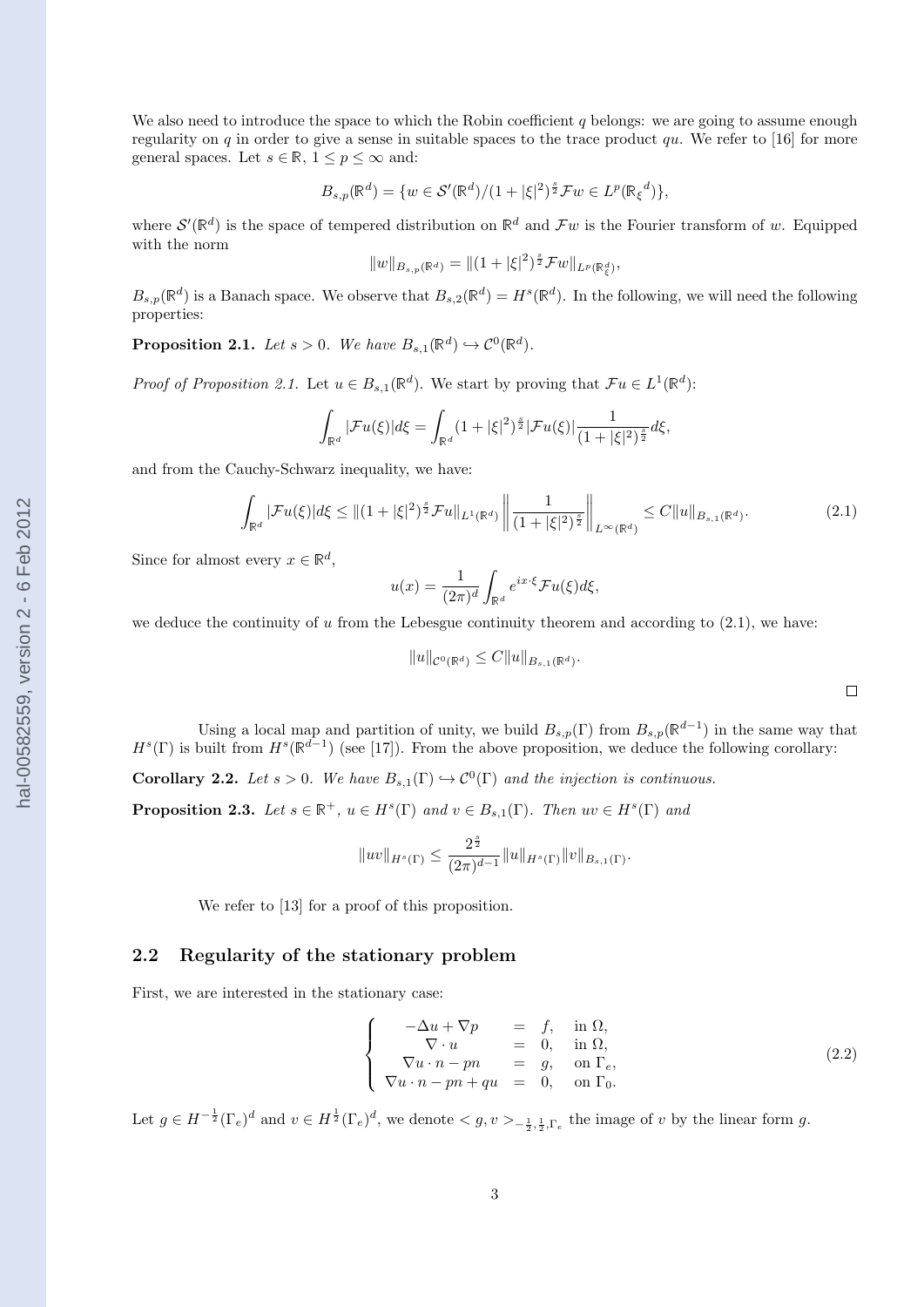**Proposition 2.4.** Let  $\alpha > 0$ ,  $f \in L^2(\Omega)^d$ ,  $g \in H^{-\frac{1}{2}}(\Gamma_e)^d$  and  $q \in L^{\infty}(\Gamma_0)$  such that  $q \geq \alpha$  on  $\Gamma_0$ . System (2.2) admits a unique solution  $(u, p) \in V \times L^2(\Omega)$ . Moreover, there exists a constant  $C(\alpha) > 0$  such that

$$
||u||_{H^1(\Omega)^d} \le C(\alpha) (||g||_{H^{-\frac{1}{2}}(\Gamma_e)^d} + ||f||_{L^2(\Omega)^d}).
$$
\n(2.3)

Proof of Proposition 2.4. The variational formulation of the problem is: find  $u \in V$  such that for every  $v \in V$ ,

$$
\int_{\Omega} \nabla u : \nabla v + \int_{\Gamma_0} q u \cdot v = \langle g, \mathbb{1}_{\Gamma_e} v \rangle_{-\frac{1}{2}, \frac{1}{2}, \Gamma_e} + \int_{\Omega} f \cdot v.
$$

We note  $\forall (u, v) \in V^d$ ,

$$
a_q(u,v) = \int_{\Omega} \nabla u : \nabla v + \int_{\Gamma_0} qu \cdot v,
$$
\n(2.4)

and  $\forall v \in V$ ,

$$
L_1(v) = \langle g, \mathbb{1}_{\Gamma_e} v \rangle_{-\frac{1}{2},\frac{1}{2},\Gamma_e} + \int_{\Omega} f \cdot v.
$$

We easily verify that  $a_q$  is a continuous symmetric bilinear form. Since  $q \ge \alpha > 0$ , according to the generalized Poincaré inequality, the bilinear form  $a<sub>q</sub>$  is coercive. On the other hand,  $L<sub>1</sub>$  is a continuous linear form on V. Thus we prove the existence and uniqueness of  $u \in V$  solution of equations (2.2) using the Lax-Milgram Theorem. We obtain simultaneously estimate (2.3). We prove the existence and uniqueness of  $p \in L^2(\Omega)$  in a classical way, using De Rham Theorem (we refer to [7] for the case of Neumann boundary condition).  $\Box$ 

Let us recall existence and regularity results for the Stokes problem with Neumann boundary condition proved in [7].

**Proposition 2.5.** Let  $k \in \mathbb{N}$ . Assume that  $\Omega$  is a bounded and connected open set in  $\mathbb{R}^d$  of class  $C^{k+1,1}$ . We assume that:

$$
(f,h) \in H^k(\Omega)^d \times H^{k+\frac{1}{2}}(\Gamma)^d.
$$

Then the solution  $(u, p)$  of the problem:

$$
\left\{\begin{array}{rcl}\n-\Delta u + \nabla p &=& f & in \ \Omega, \\
\nabla \cdot u &=& 0 & in \ \Omega, \\
\nabla u \cdot n - pn &=& h & on \ \Gamma.\n\end{array}\right.
$$

belongs to  $H^{k+2}(\Omega)^d \times H^{k+1}(\Omega)$  and there exists a constant  $C > 0$  such that:

 $||u||_{H^{k+2}(\Omega)^d} + ||p||_{H^{k+1}(\Omega)} \leq C(||h||_{H^{\frac{1}{2}+k}(\Gamma)^d} + ||f||_{H^k(\Omega)^d}).$ 

From the previous proposition we deduce the following result:

**Proposition 2.6.** Let  $k \in \mathbb{N}$ . Assume that  $\Omega$  is a bounded and connected open set in  $\mathbb{R}^d$  of class  $C^{k+1,1}$ . Let  $\alpha > 0$ ,  $M > 0$ ,  $f \in H^k(\Omega)^d$ ,  $g \in H^{\frac{1}{2}+k}(\Gamma_e)^d$  and  $q \in B_{\frac{1}{2}+k,1}(\Gamma_0)$  such that  $q \ge \alpha$  on  $\Gamma_0$ . Then the solution  $(u, p)$  of system (2.2) belongs to  $H^{k+2}(\Omega)^d \times H^{k+1}(\Omega)$ . Moreover, if  $||q||_{B_{\frac{1}{2}+k,1}(\Gamma_0)} \leq M$ , there exists a constant  $C(\alpha, M) > 0$  such that

$$
||u||_{H^{k+2}(\Omega)^d} + ||p||_{H^{k+1}(\Omega)} \leq C(\alpha, M)(||g||_{H^{k+\frac{1}{2}}(\Gamma_e)^d} + ||f||_{H^k(\Omega)^d}).
$$

*Proof of Proposition 2.6.* Let us prove the result for  $k = 0$ . Let  $h = -qu1_{\Gamma_0} + g1_{\Gamma_e}$ . According to Proposition 2.4, u belongs to  $H^1(\Omega)^d$ . Thus, we obtain from Proposition 2.3 that  $qu \in H^{\frac{1}{2}}(\Gamma_e)^d$ , which implies, since  $g \in H^{\frac{1}{2}}(\Gamma_e)^d$  and  $\overline{\Gamma}_e \cap \overline{\Gamma}_0 = \emptyset$ , that  $h \in H^{\frac{1}{2}}(\Gamma)^d$ . Using Proposition 2.5 with  $k = 0$  we obtain that  $(u, p) \in H^2(\Omega)^d \times H^1(\Omega)$  and:

$$
||u||_{H^2(\Omega)^d} + ||p||_{H^1(\Omega)} \leq C(||h||_{H^{\frac{1}{2}}(\Gamma)^d} + ||f||_{L^2(\Omega)^d}).
$$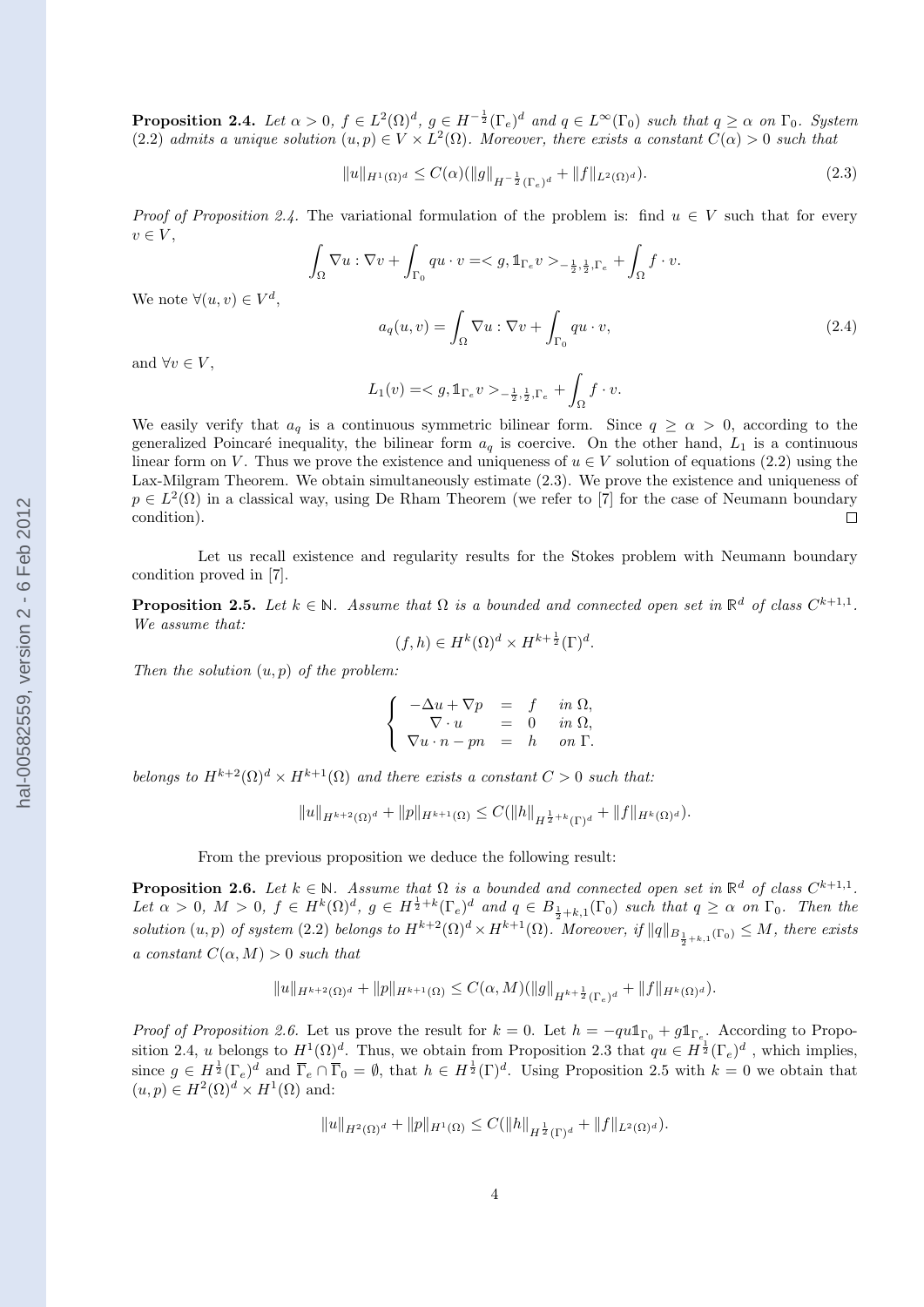But, we have from Proposition 2.4, that:

$$
||h||_{H^{\frac{1}{2}}(\Gamma)^d} \leq C(||u||_{H^{\frac{1}{2}}(\Gamma)^d} ||q||_{B_{\frac{1}{2},1}(\Gamma_0)} + ||g||_{H^{\frac{1}{2}}(\Gamma_e)^d}),
$$

and since by hypothesis,  $||q||_{B_{\frac{1}{2},1}(\Gamma_0)} \leq M$ , we obtain:

$$
||u||_{H^2(\Omega)^d} + ||p||_{H^1(\Omega)} \leq C(M) (||g||_{H^{\frac{1}{2}}(\Gamma_e)^d} + ||u||_{H^1(\Omega)^d} + ||f||_{L^d(\Omega)^d}).
$$

Thus we obtain the result for  $k = 0$  using the inequality of Proposition 2.4. We then proceed by induction to prove the result for any  $k \in \mathbb{N}$ . We emphasize that the key argument is that if  $u \in H^{1+k}(\Omega)^d$ , then  $u \in H^{k+\frac{1}{2}}(\Gamma_0)^d$  which implies that  $qu_{|\Gamma_0} \in H^{\frac{1}{2}+k}(\Gamma_0)^d$  thanks to Proposition 2.3. Thus, we can apply the regularity result given by Proposition 2.5 and conclude.  $\Box$ 

### 2.3 Regularity of the evolution problem.

Concerning the initial problem (1.1), we can prove, using Galerkin method, the following regularity results. For completeness, the proof of Theorem 2.7 is given in the appendix.

**Theorem 2.7.** Assume that  $\Omega$  is a bounded and connected open set in  $\mathbb{R}^d$  of class  $C^{1,1}$ . Let  $T > 0$ ,  $M > 0$ ,  $\alpha > 0$  and  $u_0 \in V$ . We assume that  $g \in H^1(0,T; H^{\frac{1}{2}}(\Gamma_e)^d)$ ,  $q \in B_{\frac{1}{2},1}(\Gamma_0)$  such that  $||q||_{B_{\frac{1}{2},1}(\Gamma_0)} \leq M$  and  $q \ge \alpha$  on  $\Gamma_0$ . Then problem (1.1) admits a unique solution  $(u, p) \in L^2(0,T; H^2(\Omega)^d) \cap H^1(0,T; L^2(\Omega)^d) \cap$  $L^{\infty}(0,T;V) \times L^2(0,T;H^1(\Omega)).$ 

The following corollary will be useful when we will prove logarithmic stability estimate for the evolution problem (1.1).

**Corollary 2.8.** Assume that  $\Omega$  is a bounded and connected open set in  $\mathbb{R}^d$  of class  $C^{2,1}$ . Let  $M > 0$ ,  $T > 0$ ,  $\alpha > 0$  and  $u_0 \in H^3(\Omega)^d \cap H$ . We assume that  $g \in H^2(0,T; H^{\frac{3}{2}}(\Gamma_e)^d)$ ,  $q \in B_{\frac{3}{2},1}(\Gamma_0)$  such that  $||q||_{B_{\frac{3}{2},1}(\Gamma_0)} \leq M$  and  $q \geq \alpha$  on  $\Gamma_0$ . Then, problem (1.1) admits a unique solution  $(u, p) \in L^{\infty}(0,T; H^3(\Omega)^d) \cap$  $H^1(0,T;H^2(\Omega)^d) \cap H^2(0,T;L^2(\Omega)^d) \times L^{\infty}(0,T;H^2(\Omega)) \cap H^1(0,T;H^1(\Omega)).$ 

The proof of the previous corollary consists in applying Theorem 2.7 to  $u_t$ . Let us prove it.

*Proof of Corollary 2.8.* Let  $(u, p)$  the solution of (1.1). Let us consider the following system:

$$
\begin{cases}\n v_t - \Delta v + \nabla \tau &= 0, & \text{in } (0, T) \times \Omega, \\
 \nabla \cdot v &= 0, & \text{in } (0, T) \times \Omega, \\
 \nabla v \cdot n - \tau n &= g_t, & \text{on } (0, T) \times \Gamma_e, \\
 \nabla v \cdot n - \tau n + qv &= 0, & \text{on } (0, T) \times \Gamma_0, \\
 v(0) &= \Delta u_0 - \nabla p(0), & \text{in } \Omega,\n\end{cases}
$$
\n(2.5)

where  $p(0) \in H^2(\Omega)^d$  is defined as the solution of the following elliptic boundary problem:

$$
\label{eq:2} \left\{ \begin{array}{rcl} \Delta p(0) &=& 0, & \text{in }\Omega,\\ p(0) &=& (\nabla u_0\cdot n)\cdot n - g(0)\cdot n, & \text{on }\Gamma_e,\\ p(0) &=& (\nabla u_0\cdot n)\cdot n + q(0)u_0\cdot n, & \text{on }\Gamma_0. \end{array} \right.
$$

According to Theorem 2.7, we obtain that  $(v, \tau)$  belongs to  $L^2(0,T;H^2(\Omega)^d) \cap H^1(0,T;L^2(\Omega)^d) \cap$  $L^{\infty}(0,T;V) \times L^2(0,T;H^1(\Omega))$ . Remark that  $(u_t, p_t)$  is solution of equations (2.5) in the distribution sense on  $(0, T)$ . Thus, by uniqueness,  $(v, \tau) = (u_t, p_t)$ . Then, since  $q \in B_{\frac{3}{2},1}(\Gamma_e)$ , we deduce from Proposition 2.6 that the linear map:

$$
H^1(\Omega)^d \times H^{\frac{3}{2}}(\Gamma_e)^d \rightarrow H^3(\Omega)^d \times H^2(\Omega)
$$
  

$$
(u_t(t), g(t)) \rightarrow (u(t), p(t))
$$

is continuous. Since  $(u_t, g) \in L^{\infty}(0,T; V) \times L^{\infty}(0,T; H^{\frac{3}{2}}(\Gamma_e)^d)$ , we deduce that  $(u, p) \in L^{\infty}(0,T; H^3(\Omega)^d) \times$  $L^{\infty}(0,T;H^2(\Omega)).$  $\Box$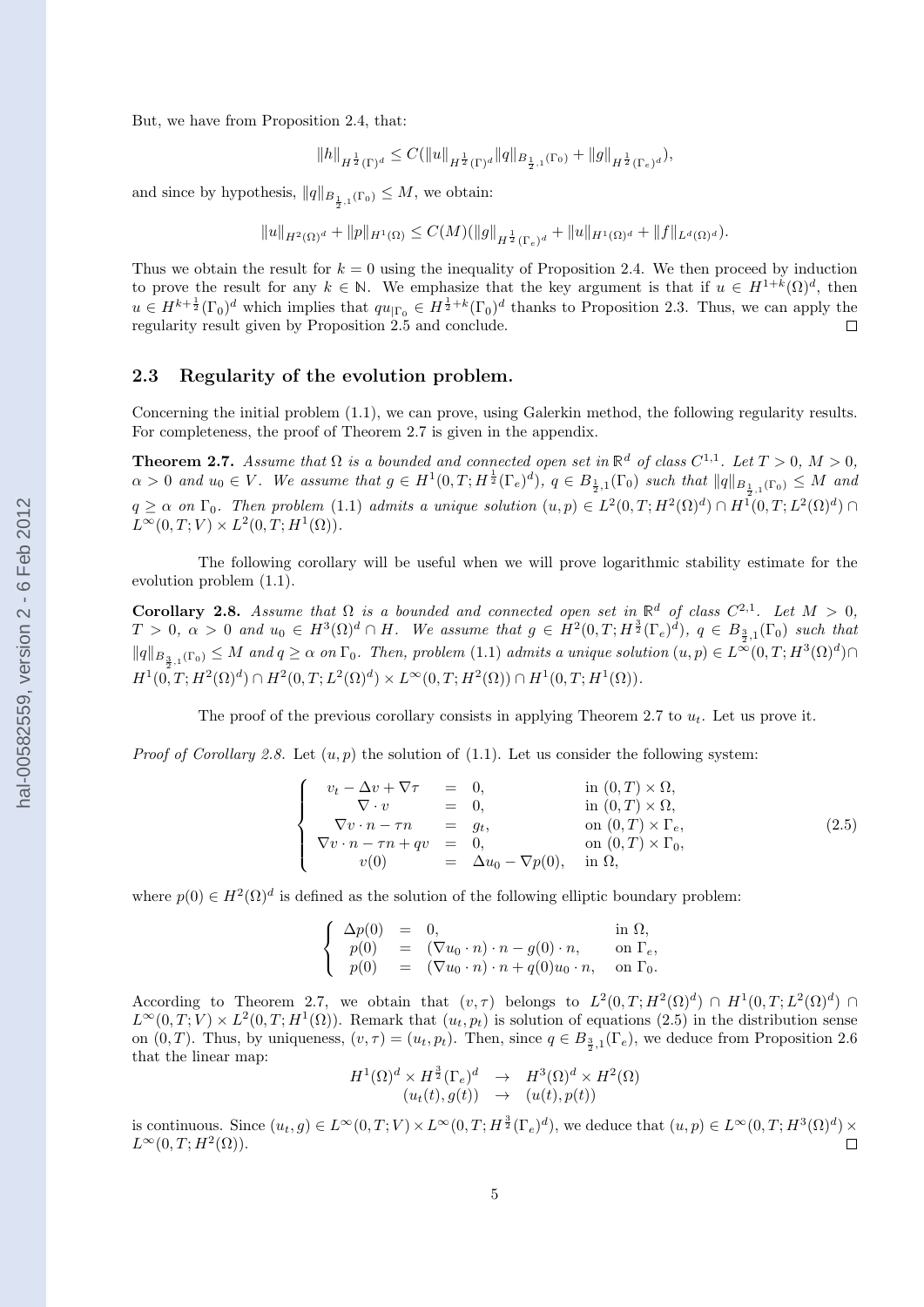### 3 Identifiability

### 3.1 Unique continuation

We start by recalling a unique continuation result for the Stokes equations proved in [15].

**Theorem 3.1.** Let  $\Omega$  be an open connected set in  $\mathbb{R}^d$ ,  $d \geq 1$ . We note  $Q = (0, T) \times \Omega$  and let O be an open set in  $Q$ . The horizontal component of  $O$  is

$$
C(O) = \{(t, x) \in Q, \exists x_0 \in \Omega, (t, x_0) \in O\}.
$$

Let  $(u, p) \in L^2(0, T; H^1_{loc}(\Omega))^d \times L^2_{loc}(Q)$  be a weak solution of

$$
\begin{cases}\n u_t - \Delta u + \nabla p = 0, & \text{in } (0, T) \times \Omega, \\
 \nabla \cdot u = 0, & \text{in } (0, T) \times \Omega,\n\end{cases}
$$

satisfying  $u = 0$  in O then  $u = 0$  and p is constant in  $C(O)$ .

We easily deduce the following result from the previous result. It will be very useful in the next subsection.

**Corollary 3.2.** Let  $\delta > 0$ ,  $x_0 \in \Gamma$  and  $r > 0$  such that  $\gamma = (t_0 - \delta, t_0 + \delta) \times (\mathcal{B}(x_0, r) \cap \Gamma)$  is an open set in  $(0,T) \times \Gamma$ . Let  $(u,p) \in L^2(0,T;H^2(\Omega)^d) \times L^2(0,T;H^1(\Omega))$  be solution of:

$$
\begin{cases}\n u_t - \Delta u + \nabla p = 0, & \text{in } (0, T) \times \Omega, \\
 \nabla \cdot u = 0, & \text{in } (0, T) \times \Omega,\n\end{cases}
$$

satisfying  $u = 0$  and  $\nabla u \cdot n - pn = 0$  on  $\gamma$ . Then  $u = 0$  and  $p = 0$  in  $(t_0 - \delta, t_0 + \delta) \times \Omega$ .

*Proof of Corollary 3.2.* We extend u and p by 0 on  $(t_0 - \delta, t_0 + \delta) \times (\mathcal{B}(x_0, r) \cap \Omega^c)$ :

$$
\tilde{u} \text{ (resp } \tilde{p}) = \begin{cases} u \text{ (resp } p) & \text{ in } (t_0 - \delta, t_0 + \delta) \times \Omega \\ 0 & \text{ in } (t_0 - \delta, t_0 + \delta) \times (\mathcal{B}(x_0, r) \cap \Omega^c) \end{cases}
$$

and we denote  $\tilde{\Omega} = \Omega \cup \mathcal{B}(x_0, r)$ . Let us verify that  $(\tilde{u}, \tilde{p}) \in L^2(0,T; H^1(\Omega)^d) \times L^2(0,T; L^2(\Omega))$  is still a solution of the Stokes equations in  $\tilde{\Omega}$ . Let  $v \in \mathcal{D}(\tilde{\Omega})^d$ . We check by integration by parts in space that almost everywhere in  $t \in (t_0 - \delta, t_0 + \delta)$ :

$$
\int_{\tilde{\Omega}} \tilde{u}_t \cdot v + \int_{\tilde{\Omega}} \nabla \tilde{u} \cdot \nabla v - \int_{\tilde{\Omega}} \tilde{p} \nabla \cdot v = 0.
$$

Moreover  $\nabla \cdot \tilde{u} = 0$  in  $(t_0 - \delta, t_0 + \delta) \times \tilde{\Omega}$ . Therefore, we can apply Theorem 3.1 to  $(\tilde{u}, \tilde{p})$ :  $(\tilde{u}, \tilde{p}) = (0, 0)$  in  $(t_0 - \delta, t_0 + \delta) \times \Omega$  which implies that  $u = 0$  and p is constant in  $(t_0 - \delta, t_0 + \delta) \times \Omega$ . At last, the fact that  $\nabla u \cdot n - pn = 0$  over  $\gamma$  implies that  $p = 0$  in  $(t_0 - \delta, t_0 + \delta) \times \Omega$ .  $\Box$ 

### 3.2 Application

**Proposition 3.3.** Let  $T > 0$ ,  $\alpha > 0$ ,  $x_e \in \Gamma_e$ ,  $r > 0$ ,  $g \in H^1(0,T;H^{\frac{1}{2}}(\Gamma_e)^d)$  non identically zero,  $u_0 \in V$ and  $q_j \in B_{\frac{1}{2},1}(\Gamma_0)$  such that  $q_j \geq \alpha$  on  $\Gamma_0$  for  $j = 1,2$ . Let  $(u_j, p_j)$  be the weak solutions of  $(1.1)$  with  $q = q_j$ for  $j = 1, 2$ . We assume that  $u_1 = u_2$  on  $(0, T) \times (\mathcal{B}(x_e, r) \cap \Gamma_e)$ . Then  $q_1 = q_2$  on  $\Gamma_0$ .

*Proof of Proposition 3.3.* We are going to prove Proposition 3.3 by contradiction: we assume that  $q_1$  is not identically equal to  $q_2$ .

We have  $(u_j, p_j) \in L^2(0,T; H^2(\Omega)^d) \times L^2(0,T; H^1(\Omega))$  for  $j = 1,2$  thanks to Theorem 2.7. We define  $u = u_1 - u_2$  and  $p = p_1 - p_2$ . Let us notice that  $(u, p)$  is the solution of the following problem:

$$
\begin{cases}\n u_t - \Delta u + \nabla p &= 0, \text{ in } (0, T) \times \Omega, \\
 \nabla \cdot u &= 0, \text{ in } (0, T) \times \Omega, \\
 \nabla u \cdot n - pn &= 0, \text{ on } (0, T) \times \Gamma_e, \\
 \nabla u \cdot n - pn + q_1 u_1 - q_2 u_2 &= 0, \text{ on } (0, T) \times \Gamma_0.\n\end{cases}
$$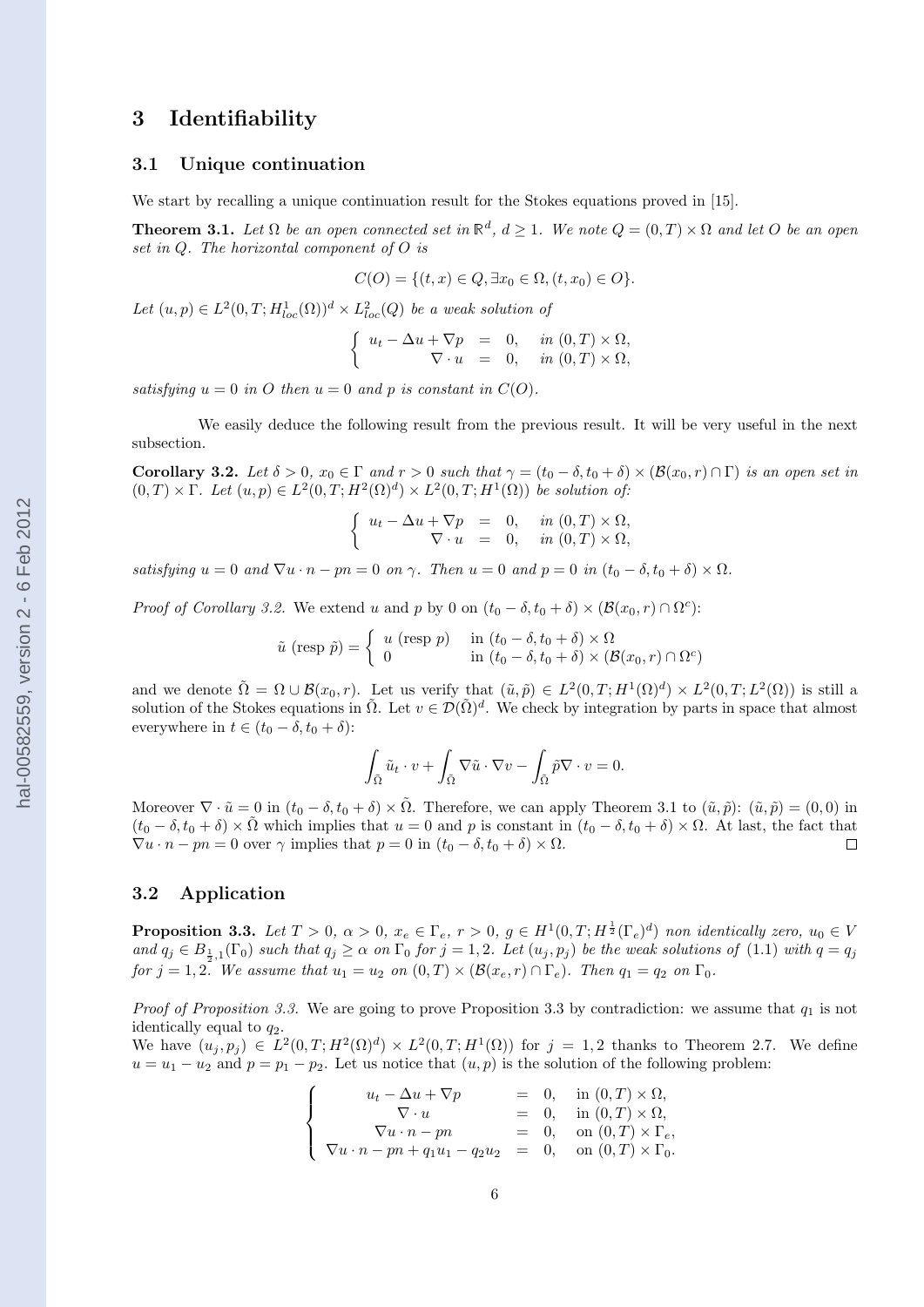By hypothesis,  $u = 0$  and  $\nabla u \cdot n - pn = 0$  on  $(0, T) \times (\mathcal{B}(x_e, r) \cap \Gamma_e)$ . Thus, according to Corollary 3.2,  $u_1 = u_2$  and  $p_1 = p_2$  in  $(0, T) \times \Omega$ . Consequently, we deduce from

$$
\nabla u_1 \cdot n - p_1 n + q_1 u_1 = 0, \text{ on } (0, T) \times \Gamma_0,
$$
  
\n
$$
\nabla u_1 \cdot n - p_1 n + q_2 u_1 = 0, \text{ on } (0, T) \times \Gamma_0,
$$

that

$$
u_1(q_1 - q_2) = 0 \text{ on } (0, T) \times \Gamma_0. \tag{3.1}
$$

By hypothesis,  $q_1$  is not identically equal to  $q_2$ . Thanks to Corollary 2.2,  $q_1$  and  $q_2$  are continuous. Then, we can find an open set  $\kappa \subset \Gamma_0$  with a positive measure such that:

$$
(q_1 - q_2)(x) \neq 0, \forall x \in \kappa.
$$

Equation (3.1) implies that  $u_1 \equiv 0$  on  $(0, T) \times \kappa$  and then  $u_1$  is the solution of

$$
\begin{cases}\nu_{1t} - \Delta u_1 + \nabla p_1 = 0, & \text{in } (0, T) \times \Omega, \\
\nabla \cdot u_1 = 0, & \text{in } (0, T) \times \Omega, \\
u_1 = 0, & \text{on } (0, T) \times \kappa, \\
\nabla u_1 \cdot n - p_1 n = 0, & \text{on } (0, T) \times \kappa.\n\end{cases}
$$

Applying again Corollary 3.2, we obtain that  $u_1 = 0$  and  $p_1 = 0$  in  $(0, T) \times \Omega$ . This is in contradiction with the assumption that  $g$  is non identically zero.  $\Box$ 

### 4 Logarithmic stability estimates

In this section, we assume that  $d=2$  and that the open set  $\Omega \subset \mathbb{R}^2$  is of class  $\mathcal{C}^{3,1}$  in order to obtain regular solutions of problem (2.2) from Proposition 2.6. We are going to prove logarithmic stability estimates using a Carleman inequality which is stated in Lemma 4.1. First, in Theorem 4.3, we state a logarithmic stability estimate for the stationary problem. Then we deduce from this Theorem two logarithmic stability estimates for the evolution problem using the analytic semigroup theory. These estimates are given in Theorem 4.16 when the flux  $g$  is stationary and in Theorem 4.18 when  $g$  depends on time.

### 4.1 Carleman inequality

Let us first state a Carleman inequality proved by Bukhgeim [9]:

**Lemma 4.1.** Let  $\Psi \in C^2(\overline{\Omega})$ . We have:

$$
\int_{\Omega} (\Delta \Psi |u|^2 + (\Delta \Psi - 1) |\nabla u|^2) e^{\Psi} \le \int_{\Omega} |\Delta u|^2 e^{\Psi} + \int_{\Gamma} \nabla \Psi \cdot n (|u|^2 + |\nabla u|^2 + 2 |\partial_{\tau} |\nabla u|^2) e^{\Psi} \tag{4.1}
$$

for all  $u \in C^2(\overline{\Omega})$ .

The proof of this result, which is only valid in dimension 2, uses computational properties of function defined on  $\mathbb C$  (in particular, the fact that  $4\partial_{\overline z}\partial_z = \Delta$ ).

**Remark 4.2.** The result is still true for  $u \in H^3(\Omega)$ . Indeed, for all  $u \in H^3(\Omega)$ , there exists  $(u_n)_{n\in\mathbb{N}} \in$  $\mathcal{C}^2(\overline{\Omega})^{\mathbb{N}}$  such that

$$
u_n \to u \text{ in } H^3(\Omega). \tag{4.2}
$$

We can apply Lemma 4.1 to  $u_n$ , for all  $n \in \mathbb{N}$ . Let us prove that:

$$
\lim_{n \to \infty} \int_{\Gamma} \nabla \Psi \cdot n |\partial_{\tau} |\nabla u_n|^2 |e^{\Psi} = \int_{\Gamma} \nabla \Psi \cdot n |\partial_{\tau} |\nabla u|^2 |e^{\Psi}.
$$
\n(4.3)

Note first that  $\int_{\Gamma} \nabla \Psi \cdot n |\partial_{\tau}| \nabla u|^2 |e^{\Psi}|$  has a meaning for  $u \in H^3(\Omega)$ :

$$
\int_{\Gamma} \nabla \Psi \cdot n |\partial_{\tau} |\nabla u|^2 |e^{\Psi} \leq 2 \|\Psi\|_{\mathcal{C}^1(\overline{\Omega})} \|e^{\Psi}\|_{\mathcal{C}^0(\overline{\Omega})} \left(\sum_{i=1}^2 \int_{\Gamma} |\nabla u| \cdot |\nabla \partial_i u|\right) < \infty.
$$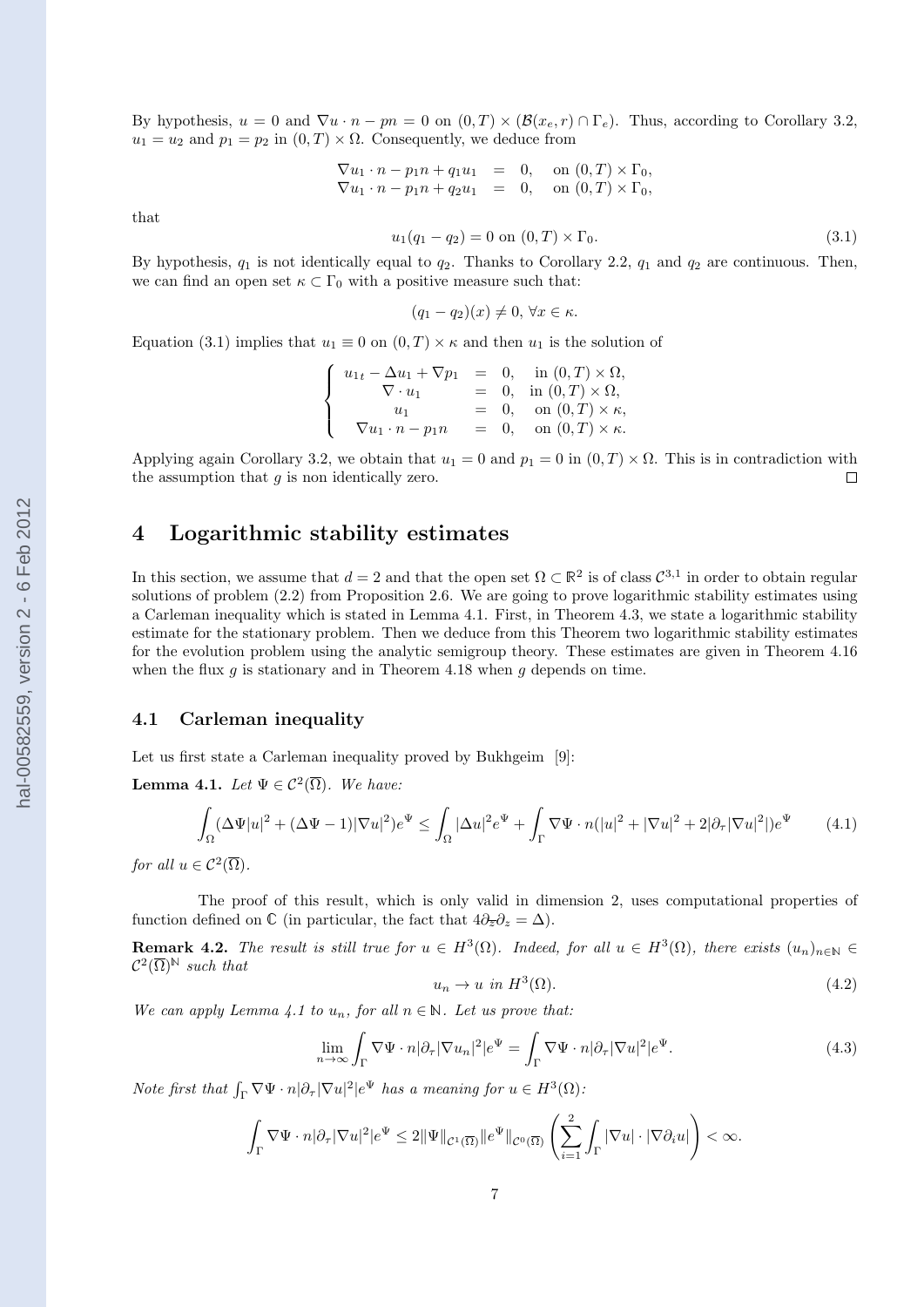We have:

$$
\int_{\Gamma} |\nabla \Psi \cdot n| \left| |\partial_{\tau} |\nabla u_n|^2 - |\partial_{\tau} |\nabla u|^2 \right| \right| e^{\Psi}
$$
\n
$$
\leq C \|\Psi\|_{\mathcal{C}^1(\overline{\Omega})} \|e^{\Psi}\|_{\mathcal{C}^0(\overline{\Omega})} \left( \sum_{i,j=1}^2 \left( \int_{\Gamma} |\partial_j u|^2 \right)^{\frac{1}{2}} \left( \int_{\Gamma} |\partial_{ij} u_n - \partial_{ij} u|^2 \right)^{\frac{1}{2}} + \left( \int_{\Gamma} |\partial_{ij} u_n|^2 \right)^{\frac{1}{2}} \left( \int_{\Gamma} |\partial_j u_n - \partial_j u|^2 \right)^{\frac{1}{2}} \right).
$$

According to (4.2), the sequence  $(\partial_{ij}u_n)_{n\in\mathbb{N}}$  converges in  $L^2(\Gamma)$  towards  $\partial_{ij}u$  and  $\|\partial_{ij}u_n\|_{L^2(\Gamma)}$  is bounded by a constant independent of n. Then, equality  $(4.3)$  follows from  $(4.2)$ .

### 4.2 The stationary case

For the stationary problem:

$$
\begin{cases}\n-\Delta u + \nabla p &= 0, \text{ in } \Omega, \\
\nabla \cdot u &= 0, \text{ in } \Omega, \\
\nabla u \cdot n - pn &= g, \text{ on } \Gamma_e, \\
\nabla u \cdot n - pn + qu &= 0, \text{ on } \Gamma_0.\n\end{cases}
$$
\n(4.4)

we have the following stability estimate.

**Theorem 4.3.** Let  $\alpha > 0$ ,  $M_1 > 0$ ,  $M_2 > 0$ ,  $(g, q_j) \in H^{\frac{5}{2}}(\Gamma_e)^2 \times B_{\frac{5}{2},1}(\Gamma_0)$  for  $j = 1,2$  such that g is not identically zero,  $||g||_{H^{\frac{5}{2}}(\Gamma_e)} \leq M_1$ ,  $q_j \geq \alpha$  on  $\Gamma_0$  and  $||q_j||_{B_{\frac{5}{2},1}(\Gamma_0)} \leq M_2$ . We note  $(u_j, p_j)$  the solution of (4.4) associated to  $q_j$  for  $j = 1, 2$ . Let K be a compact subset of  $\{x \in \Gamma_0 | u_1 \neq 0\}$  and let  $m > 0$  be a constant such that  $|u_1| \geq m$  on K. Then there exist positive constants  $C(m, M_1, M_2, \alpha)$  and  $C_1$  such that

$$
||q_{1}-q_{2}||_{L^{2}(K)} \leq \frac{C(m, M_{1}, M_{2}, \alpha)}{\left(\ln\left(\frac{1}{||u_{1}-u_{2}||_{L^{2}(\Gamma_{e})^{2}}+||\nabla(u_{1}-u_{2})\cdot n||_{L^{2}(\Gamma_{e})^{2}}+||p_{1}-p_{2}||_{L^{2}(\Gamma_{e})}+||\nabla(p_{1}-p_{2})\cdot n||_{L^{2}(\Gamma_{e})}}\right)\right)^{\frac{1}{2}}}.
$$

**Remark 4.4.** Note that, thanks to Corollary 3.2, we ensures that  $\{x \in \Gamma_0 \mid u_1 \neq 0\}$  is not empty. Then, thanks to the continuity of  $u_1$ , we obtain the existence of a compact K and a constant m as in Theorem 4.3.

**Remark 4.5.** In [12], the same kind of inequality is proved for the Laplacian problem with Robin boundary conditions under the hypothesis that the measurements are small enough. Here, we free ourselves from this smallness assumption on the measurements.

**Remark 4.6.** Remark that, thanks to the boundary condition on  $\Gamma_e$ , inequality in Theorem 4.3 can be reduced to:

$$
||q_1 - q_2||_{L^2(K)} \le \frac{C(m, M_1, M_2, \alpha)}{\left(\ln\left(\frac{C_1}{||u_1 - u_2||_{L^2(\Gamma_e)}^2 + ||p_1 - p_2||_{L^2(\Gamma_e)} + ||\nabla(p_1 - p_2) \cdot n||_{L^2(\Gamma_e)}}\right)\right)^{\frac{1}{2}}}.
$$

Remark 4.7. Comparing this result with Proposition 3.3, we can emphasize some differences. In Proposition 3.3, we only need that  $u_1 = u_2$  on  $\gamma$  where  $\gamma$  is a part of the boundary included in  $\Gamma_e$  in order to recover the Robin coefficient everywhere on  $\Gamma_0$ . However, the proof uses the fact that the constraints are equal on  $\gamma$ . Here, we need to have measurements on the whole part of the boundary  $\Gamma_e$ , and the constraint is divided into two terms:  $\|\nabla(u_1 - u_2) \cdot n\|_{L^2(\Gamma_e)^2}$  in one hand and  $\|p_1 - p_2\|_{L^2(\Gamma_e)}$  in the other hand. Moreover, we have an additional term:  $\|\nabla(p_1 - p_2) \cdot n\|_{L^2(\Gamma_e)}$ .

Let us begin by proving this intermediate result which gives us a logarithmic estimate of the traces of u,  $\nabla u$ , p,  $\nabla p$  over  $\Gamma_0$  with respect to the ones over  $\Gamma_e$ .

**Lemma 4.8.** Let  $(u, p) \in H^4(\Omega)^2 \times H^3(\Omega)$  be the solution in  $\Omega$  of

$$
\begin{cases}\n-\Delta u + \nabla p &= 0, \\
\nabla \cdot u &= 0.\n\end{cases}
$$

We assume that there exists  $A > 0$  such that

$$
||u||_{H^{4}(\Omega)^{2}} + ||p||_{H^{3}(\Omega)} \leq A.
$$
\n(4.5)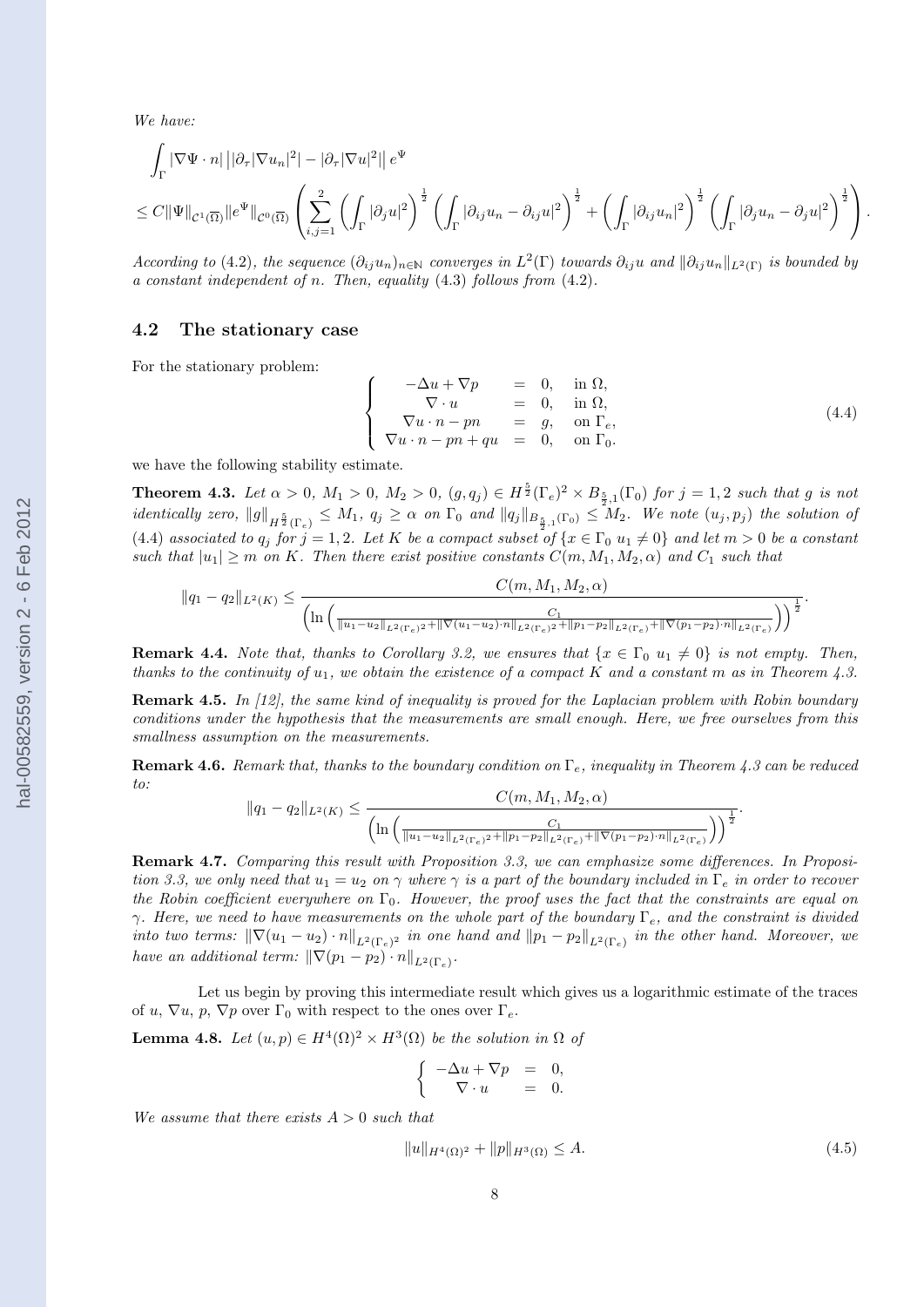Then there exist  $C(A)$  and  $C_1$  such that:

$$
||u||_{L^{2}(\Gamma_{0})^{2}}+||\nabla u||_{L^{2}(\Gamma_{0})^{4}}+||p||_{L^{2}(\Gamma_{0})}+||\nabla p||_{L^{2}(\Gamma_{0})^{2}}\leq \frac{C(A)}{\left(\ln\left(\frac{C_{1}}{||u||_{L^{2}(\Gamma_{e})^{2}}+||\nabla u\cdot n||_{L^{2}(\Gamma_{e})^{2}}+||p||_{L^{2}(\Gamma_{e})}+||\nabla p\cdot n||_{L^{2}(\Gamma_{e})}}\right)\right)^{\frac{1}{2}}}
$$

.

Proof of Lemma 4.8. The proof is based on the Carleman inequality of Lemma 4.1 for an appropriate choice of Ψ. Note that we will use  $(4.1)$  twice: one time for the velocity u and one time for the pressure p. The weight function  $\Psi$  is chosen in order to estimate the traces over  $\Gamma_0$  with respect to the ones on  $\Gamma_e$ .

Step 1: choice of Ψ.

We choose  $\Psi$  as in [13]. There exists  $\Psi_0 \in C^2(\overline{\Omega})$  non identically zero such that:

$$
\Delta\Psi_0=0\text{ in }\Omega,\quad\Psi_0=0\text{ on }\Gamma_0,\quad\Psi_0\geq 0\text{ on }\Gamma_e,\quad\nabla\Psi_0\cdot n<0\text{ on }\Gamma_0.
$$

Indeed, let  $\chi \in C^2(\Gamma)$  such that

 $\chi = 0$  on  $\Gamma_0$ ,  $\chi \ge 0$  on  $\Gamma_e$ ,

and  $\chi$  non identically zero on  $\Gamma_e$ . The boundary value problem :

$$
\left\{\begin{array}{rcl}\Delta\Psi_0&=&0, &\text{ in }\Omega,\\ \Psi_0&=&\chi, &\text{ on }\Gamma,\end{array}\right.
$$

has a unique solution  $\Psi_0 \in C^2(\overline{\Omega})$ . Note that  $\Psi_0$  is not constant because  $\chi$  is non identically zero. So, from the strong maximum principle,  $\Psi_0 > 0$  in  $\Omega$ . According to Hopf Lemma, we have  $\nabla \Psi_0 \cdot n < 0$  on  $\Gamma_0$ .

Let  $\lambda > 0$ . Denote  $\Psi_1 \in C^2(\overline{\Omega})$  the unique solution of the boundary value problem:

$$
\left\{\begin{array}{rcl} \Delta \Psi_1 &=& \lambda, & \text{ in } \Omega, \\ \Psi_1 &=& 0, & \text{ on } \Gamma. \end{array}\right.
$$

From the comparison principle and the strong maximum principle, we have  $\Psi_1 < 0$  in  $\Omega$ . Moreover, according to the Hopf Lemma, we have  $\nabla \Psi_1 \cdot n > 0$  on  $\Gamma$ .

Let us consider  $\Psi = \Psi_1 + s\Psi_0$  for  $s > 0$ . To summarize, the function  $\Psi$  has the following properties:

 $\Delta \Psi = \lambda$  in  $\Omega$ ,  $\Psi = 0$  on  $\Gamma_0$ ,  $\Psi \ge 0$  on  $\Gamma_e$ , and  $s \nabla \Psi_0 \cdot n \le \nabla \Psi \cdot n \le \nabla \Psi_1 \cdot n$  on  $\Gamma_0$ .

Step 2: We first apply Lemma 4.1 to u. Using the fact that  $\Delta u = \nabla p$ , we have:

$$
\int_{\Omega} (\Delta \Psi |u|^2 + (\Delta \Psi - 1) |\nabla u|^2) e^{\Psi} \le \int_{\Omega} |\nabla p|^2 e^{\Psi} + \int_{\Gamma} \nabla \Psi \cdot n (|u|^2 + |\nabla u|^2 + 2|\partial_{\tau} |\nabla u|^2|) e^{\Psi}.
$$
 (4.6)

We then apply once again Lemma 4.1 to  $p$ , it yields:

$$
\int_{\Omega} (\Delta \Psi |p|^2 + (\Delta \Psi - 1) |\nabla p|^2) e^{\Psi} \le \int_{\Omega} |\Delta p|^2 e^{\Psi} + \int_{\Gamma} \nabla \Psi \cdot n(|p|^2 + |\nabla p|^2 + 2|\partial_{\tau} |\nabla p|^2|) e^{\Psi}.
$$
 (4.7)

We have  $\Delta p = \text{div}(\Delta u) = 0$  hence  $\int_{\Omega} |\Delta p|^2 e^{\Psi} = 0$ . We now choose  $\lambda \geq 2$ . By summing up inequalities (4.6) and (4.7) and eliminating the integrals over  $\Omega$  in the left hand side which are positive terms, we obtain:

$$
\int_{\Gamma} \nabla \Psi \cdot n(|u|^2 + |\nabla u|^2 + 2|\partial_{\tau}|\nabla u|^2|)e^{\Psi} + \int_{\Gamma} \nabla \Psi \cdot n(|p|^2 + |\nabla p|^2 + 2|\partial_{\tau}|\nabla p|^2|)e^{\Psi} \ge 0.
$$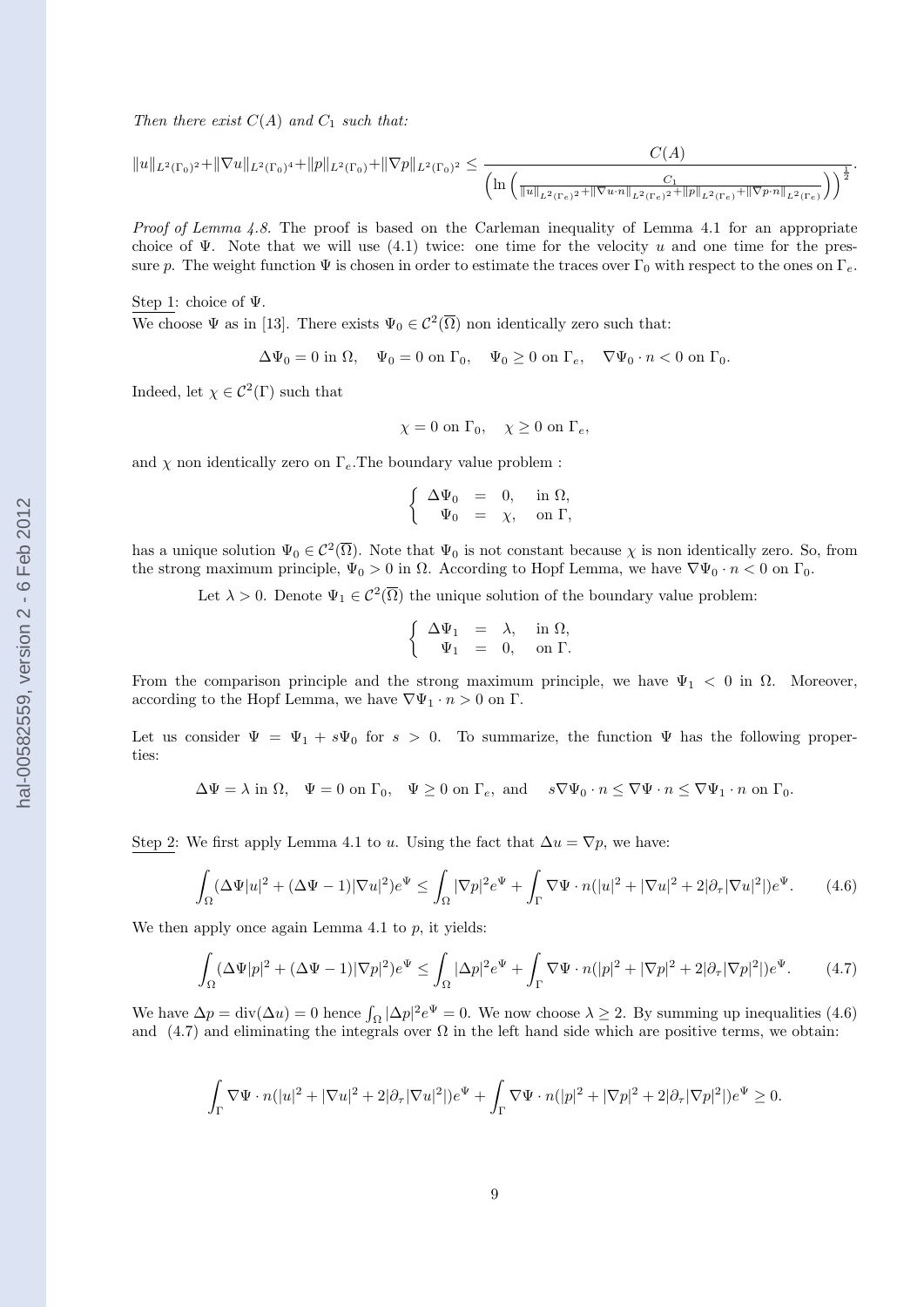We now specify the dependence with respect to s. We denote  $\theta = \min_{\Gamma_0} |\nabla \Psi_0 \cdot n|$ . We note that on  $\Gamma_0$ ,  $e^{\Psi} = 1$ . Consequently:

$$
-s\theta \int_{\Gamma_0} (|u|^2 + |\nabla u|^2 + |p|^2 + |\nabla p|^2) + \int_{\Gamma_0} \nabla \Psi_1 \cdot n(|u|^2 + |\nabla u|^2 + |p|^2 + |\nabla p|^2) + 2 \int_{\Gamma_0} \nabla \Psi \cdot n(|\partial_\tau |\nabla p|^2 + |\partial_\tau |\nabla u|^2|) + 2 \int_{\Gamma_e} \nabla \Psi \cdot n(|\partial_\tau |\nabla p|^2 + |\partial_\tau |\nabla u|^2|) e^{\Psi} + \int_{\Gamma_e} \nabla \Psi \cdot n(|u|^2 + |\nabla u|^2 + |p|^2 + |\nabla p|^2) e^{\Psi} \ge 0.
$$
 (4.8)

Let us study each of the terms. We have:

$$
\int_{\Gamma_0} \nabla \Psi_1 \cdot n(|u|^2 + |\nabla u|^2 + |p|^2 + |\nabla p|^2) \leq C(||u||_{H^3(\Omega)^2}^2 + ||p||_{H^3(\Omega)}^2).
$$

Moreover, since  $\nabla \Psi \cdot n \leq \nabla \Psi_1 \cdot n$  on  $\Gamma_0$  and using hypothesis (4.5), we obtain:

$$
2\int_{\Gamma_0} \nabla \Psi \cdot n(|\partial_{\tau}|\nabla p|^2|+|\partial_{\tau}|\nabla u|^2|) \leq C(A)(\|u\|_{H^3(\Omega)^2}^2+\|p\|_{H^3(\Omega)}^2).
$$

Since, on  $\Gamma_e$ ,  $|\nabla \Psi \cdot n| \le sC$  for  $s \ge 1$ , using hypothesis (4.5) and Cauchy-Schwarz inequality, we obtain:

$$
2\int_{\Gamma_e} \nabla \Psi \cdot n(|\partial_{\tau}|\nabla p|^2|+|\partial_{\tau}|\nabla u|^2|)e^{\Psi} \leq sC(A)\left(\int_{\Gamma_e} (|\nabla p|^2+|\nabla u|^2)e^{2\Psi}\right)^{\frac{1}{2}}.
$$

Similarly, for  $s \geq 1$  we have:

$$
\int_{\Gamma_e}\nabla\Psi\cdot n(|u|^2+|\nabla u|^2+|p|^2+|\nabla p|^2)e^\Psi\leq Cs\int_{\Gamma_e}(|u|^2+|\nabla u|^2+|p|^2+|\nabla p|^2)e^\Psi.
$$

Note that  $e^{\Psi}$  depends on s over  $\Gamma_e$ . Hence, reassembling these inequalities, inequality (4.8) becomes:

$$
\theta \int_{\Gamma_0} (|u|^2 + |\nabla u|^2 + |p|^2 + |\nabla p|^2) \le C(A) K_s + \frac{1}{s} (||u||^2_{H^3(\Omega)^2} + ||p||^2_{H^3(\Omega)}),
$$

where  $K_s = \int_{\Gamma_e} (|u|^2 + |\nabla u|^2 + |\nabla p|^2)e^{\Psi} + \left(\int_{\Gamma_e} (|\nabla p|^2 + |\nabla u|^2)e^{2\Psi}\right)^{\frac{1}{2}}$ . Remark that, thanks to classical interpolation inequalities (see [1]), there exists  $C > 0$  such that for all  $f \in H^2(\Gamma_e)$ :

$$
\|\nabla f \cdot \tau\|_{L^2(\Gamma_e)} \le \|f\|_{H^1(\Gamma_e)} \le C \|f\|_{L^2(\Gamma_e)}^{\frac{1}{2}} \|f\|_{H^2(\Gamma_e)}^{\frac{1}{2}}
$$

Applying the previous inequality and the assumption (4.5), there exists  $C(A) > 0$  such that:

$$
\int_{\Gamma_e} |\nabla u \cdot \tau|^2 \le C(A) \|u\|_{L^2(\Gamma_e)^2}, \quad \text{and} \quad \int_{\Gamma_e} |\nabla p \cdot \tau|^2 \le C(A) \|p\|_{L^2(\Gamma_e)}.
$$
 (4.9)

In order to precise the dependence with respect to  $s$  of  $K_s$ , we denote:

$$
\delta = \int_{\Gamma_e} |u|^2 + |p|^2 + |\nabla u \cdot n|^2 + |\nabla p \cdot n|^2. \tag{4.10}
$$

We obtain, using the fact that  $\nabla u = \nabla u \cdot n + \nabla u \cdot \tau$  on  $\Gamma_e$  and inequality (4.9), that there exists  $C(A) > 0$ such that:

$$
K_s \le e^{ks} \left( \int_{\Gamma_e} |u|^2 + |\nabla u|^2 + |p|^2 + |\nabla p|^2 + \left( \int_{\Gamma_e} |\nabla p|^2 + |\nabla u|^2 \right)^{\frac{1}{2}} \right) \le C(A) e^{ks} (\delta + \delta^{\frac{1}{2}} + \delta^{\frac{1}{4}}),
$$

where  $k = \max_{\Gamma_e} \Psi_0$ . To summarize, using again assumption (4.5), we have that there exists  $C(A) > 0$  such that: 1

$$
K_s \le C(A)e^{ks}\delta^{\frac{1}{4}}.\tag{4.11}
$$

.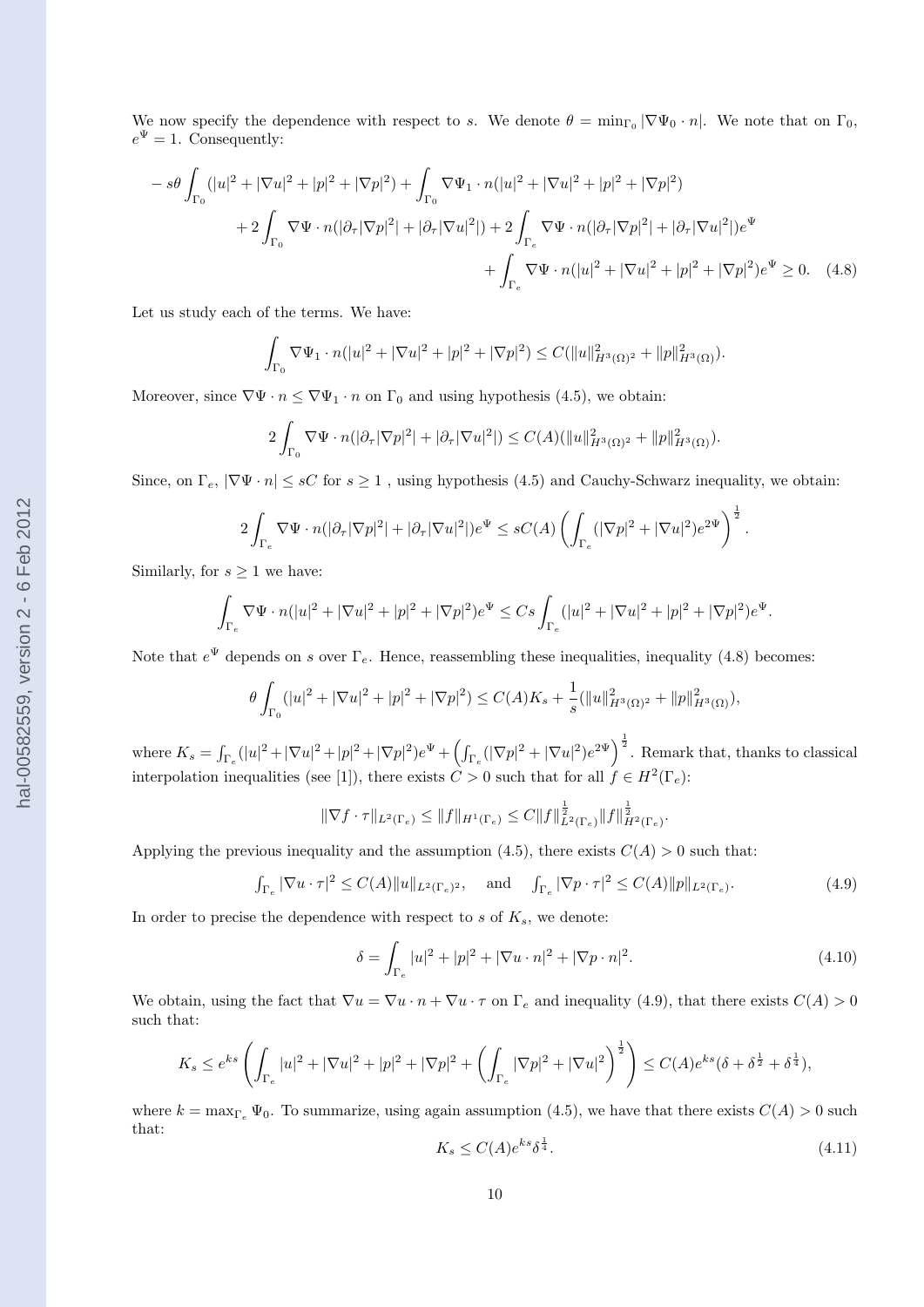$$
\int_{\Gamma_0} (|u|^2 + |\nabla u|^2 + |p|^2 + |\nabla p|^2) \le C(A)e^{ks}\delta^{\frac{1}{4}} + \frac{C}{s}(\|u\|_{H^3(\Omega)^2}^2 + \|p\|_{H^3(\Omega)}^2).
$$

Remark that this inequality is trivially verified for  $0 < s \leq 1$  by continuity of the trace mapping. To summarize, we have proved:

$$
\int_{\Gamma_0} (|u|^2 + |\nabla u|^2 + |p|^2 + |\nabla p|^2) \le C(A) \left( e^{ks} \delta^{\frac{1}{4}} + \frac{1}{s} \right), \forall s > 0.
$$

We now optimize the upper bound with respect to s. We denote  $f(s) = e^{ks} \delta^{\frac{1}{4}} + \frac{1}{s}$ . Let us study the function f in  $\mathbb{R}^*_+$ . We have:

$$
\begin{cases} \lim_{s \to 0} f(s) = +\infty, \\ \lim_{s \to \infty} f(s) = +\infty. \end{cases}
$$

So since f is continuous on  $\mathbb{R}^*_*$ , f reaches its minimum at a point  $s_0 > 0$ . In this point,

$$
f'(s_0) = 0 \Leftrightarrow \delta^{\frac{1}{4}} = \frac{e^{-ks_0}}{ks_0^2}
$$
, thus  $f(s_0) = \frac{1}{ks_0^2} + \frac{1}{s_0}$ 

.

 $\Box$ 

Hence:

$$
\int_{\Gamma_0} (|u|^2 + |\nabla u|^2 + |p|^2 + |\nabla p|^2) \le \frac{C(A)}{s_0^{\beta}} \left(\frac{1}{k} + 1\right),
$$

where  $\beta = 1$  if  $s_0 \geq 1$  and  $\beta = 2$  otherwise. But:

$$
\frac{1}{\delta^{\frac{1}{4}}} = k s_0^2 e^{ks_0} \leq k e^{(k+2)s_0},
$$

that is to say:

$$
\frac{1}{s_0} \le \frac{k+2}{\ln\left(\frac{1}{k\delta^{\frac{1}{4}}}\right)}.
$$

In the same way, when  $s_0 < 1$ , we obtain:

$$
\frac{1}{s_0^2} \leq \frac{k+1}{\ln\left(\frac{1}{ke^k\delta^{\frac{1}{4}}}\right)}.
$$

Using the fact that  $\ln(x^{\frac{1}{2}}) = \frac{1}{2}\ln(x)$  for all  $x > 0$  and remembering the definition (4.10) of  $\delta$ , the desired result follows.  $\Box$ 

Let us now prove Theorem 4.3.

*Proof of Theorem 4.3.* We have on  $\Gamma_0$ :

$$
(q_2 - q_1)u_1 = q_2(u_1 - u_2) + \nabla(u_1 - u_2) \cdot n - (p_1 - p_2)n,
$$

which leads to

$$
||q_1-q_2||_{L^2(K)} \leq C(m,M_2) \left( ||u_1-u_2||_{L^2(\Gamma_0)^2} + ||\nabla(u_1-u_2)\cdot n||_{L^2(\Gamma_0)^2} + ||p_1-p_2||_{L^2(\Gamma_0)} \right).
$$

Let  $j = 1, 2$ . According to Proposition 2.6 the solution  $(u_j, p_j)$  of problem (4.4) associated to  $q_j$  belongs to  $H^4(\Omega)^2 \times H^3(\Omega)$  and moreover there exists  $C(\alpha, M_1, M_2) > 0$  such that

$$
||u_1 - u_2||_{H^4(\Omega)^2} \leq C(\alpha, M_1, M_2)
$$
 and  $||p_1 - p_2||_{H^3(\Omega)} \leq C(\alpha, M_1, M_2)$ .

Consequently, we can apply Lemma 4.8 and we obtain:

$$
||q_1 - q_2||_{L^2(K)} \le \frac{C(\alpha, m, M_1, M_2)}{\left(\ln\left(\frac{||u_1 - u_2||_{L^2(\Gamma_e)^2} + ||\nabla(u_1 - u_2) \cdot n||_{L^2(\Gamma_e)^2} + ||p_1 - p_2||_{L^2(\Gamma_e)} + ||\nabla(p_1 - p_2) \cdot n||_{L^2(\Gamma_e)}\right)\right)^{\frac{1}{2}}}.
$$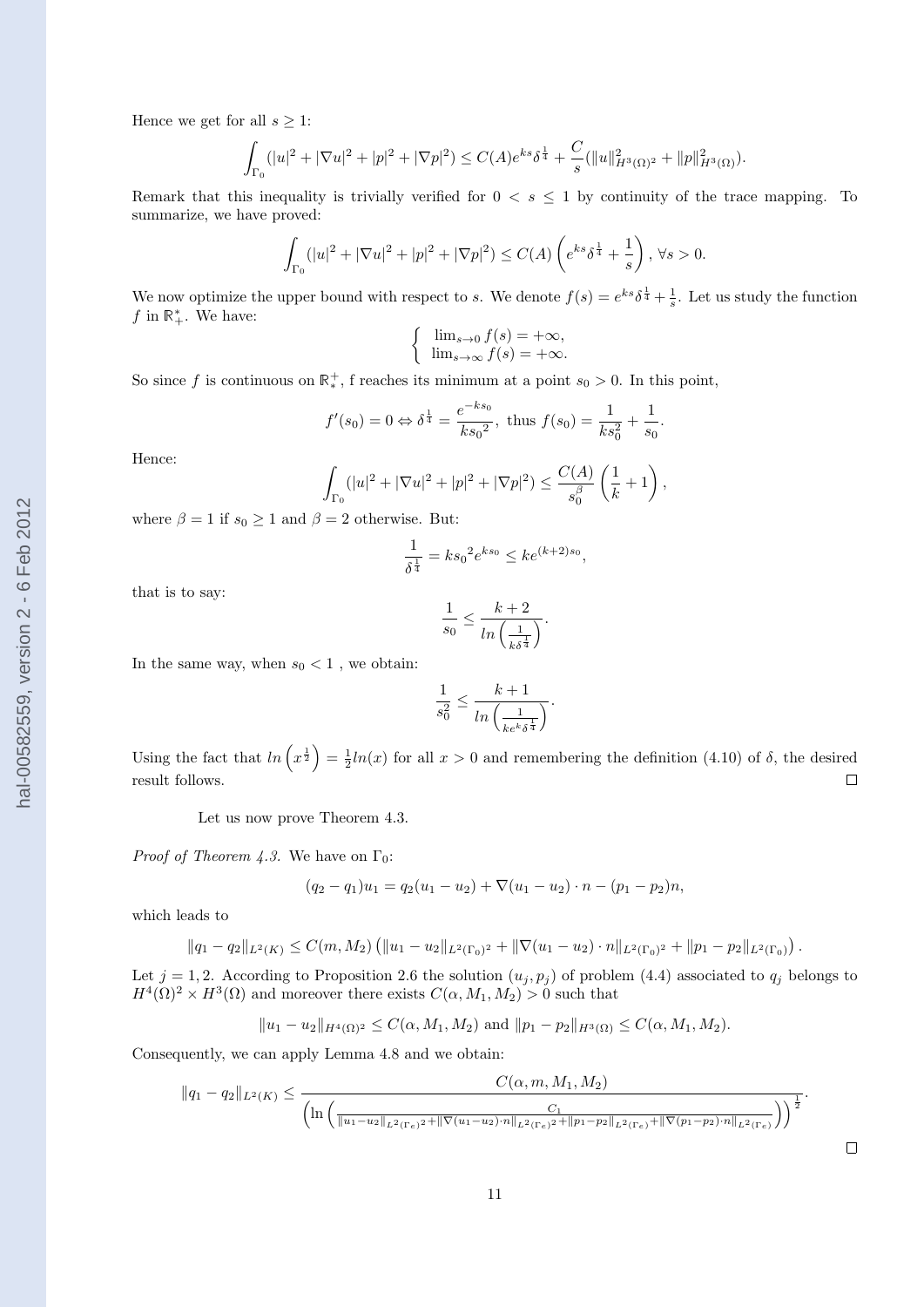### 4.3 Evolution problem

In order to use semigroup properties, we begin by introducing the Stokes operator associated with the Robin boundary conditions on  $\Gamma_0$ .

#### 4.3.1 Properties of the Stokes operator

We recall that the bilinear form  $a<sub>q</sub>$  is defined by (2.4).

**Definition 4.9.** We define the set  $\mathcal{D}(A_q)$  as follows:

$$
\mathcal{D}(A_q) = \{ u \in V / \exists C > 0, \forall v \in V, |a_q(u, v)| \le C ||v||_{L^2(\Omega)^2} \},\
$$

and the operator  $A_q: \mathcal{D}(A_q) \subset H \to H$  by:

$$
\forall u \in \mathcal{D}(A_q), \ a_q(u,v) = (A_q u, v)_{L^2(\Omega)^2}, \forall v \in V.
$$

**Proposition 4.10.** Let  $\alpha > 0$  and  $q \in L^{\infty}(\Gamma_0)$  such that  $q \geq \alpha$  almost everywhere on  $\Gamma_0$ . The operator  $A_q$ has the following properties:

- 1.  $A_q \in \mathcal{L}(\mathcal{D}(A_q), H)$  is invertible and its inverse is compact on H.
- 2.  $A_q$  is selfadjoint.

As a consequence,  $A_q$  admits a family of eigenvalues  $\phi_q^l$ 

$$
A_q\phi_q^l = \lambda_q^l \phi_q^l \text{ with } 0 < \lambda_q^1 \le \lambda_q^2 \le \dots \le \lambda_q^j \text{ and } \lim_{j \to \infty} \lambda_q^j = +\infty,
$$

which is complete and orthogonal both in H and V.

Proof of Proposition 4.10. It relies on classical arguments for which we refer to [8] or [21].  $\Box$ 

**Corollary 4.11.** The operator  $A_q^{\frac{1}{2}}$  is an isometry from  $(V, \|\ \|_{H^1(\Omega)})$  to  $(H, \|\ \|_{L^2(\Omega)})$ .

According to the min-max Theorem, since  $a_q(u, u) \ge a_\alpha(u, u)$  for all  $u \in V$ , we have the following lower bound: there exists  $\mu > 0$  such that for all  $l \geq 1$ 

$$
\lambda_q^l \ge \mu. \tag{4.12}
$$

**Proposition 4.12.** Let  $\alpha > 0$  and  $q \in L^{\infty}(\Gamma_0)$  such that  $q \geq \alpha$  almost everywhere on  $\Gamma_0$ . The operator  $-A_q$  generates an analytic semigroup on H. This analytic semigroup is explicitly given by:

$$
e^{-tA_q}f = \sum_{l\geq 1} e^{-t\lambda_q^l} (\phi_q^l, f)_{L^2(\Omega)^2} \phi_q^l,
$$
\n(4.13)

for all  $f \in H$ .

*Proof of Proposition 4.12.* It follows from the construction of the operator  $A<sub>q</sub>$ . We refer to [18] and [14] for details.  $\Box$ 

**Proposition 4.13.** Let  $k \in \mathbb{N}$ . We assume that  $q \in B_{\frac{1}{2}+k,1}(\Gamma_0)$  is such that on  $\Gamma_0$ ,  $q \geq \alpha$ . Then for each  $f \in H \cap H^k(\Omega)^2$ , there exists  $u \in H^{k+2}(\Omega)^2$  solution of  $A_q u = f$  if and only if there exists  $p \in H^{k+1}(\Omega)$ such that  $(u, p)$  is solution of the following problem:

$$
\begin{cases}\n-\Delta u + \nabla p &= f \quad in \ \Omega \\
\nabla \cdot u &= 0 \quad in \ \Omega \\
\nabla u \cdot n - pn &= 0 \quad on \ \Gamma_e \\
\nabla u \cdot n - pn + qu &= 0 \quad on \ \Gamma_0\n\end{cases}
$$
\n(4.14)

Moreover, if we assume that there exists  $M > 0$ ,  $||q||_{B_{\frac{1}{2}+k,1}(\Gamma_0)} \leq M$ , then there exists  $C(\alpha, M) > 0$  such that  $||u||_{H^{2+k}(\Omega)^2} \leq C(\alpha, M) ||f||_{H^k(\Omega)^2}$ .

12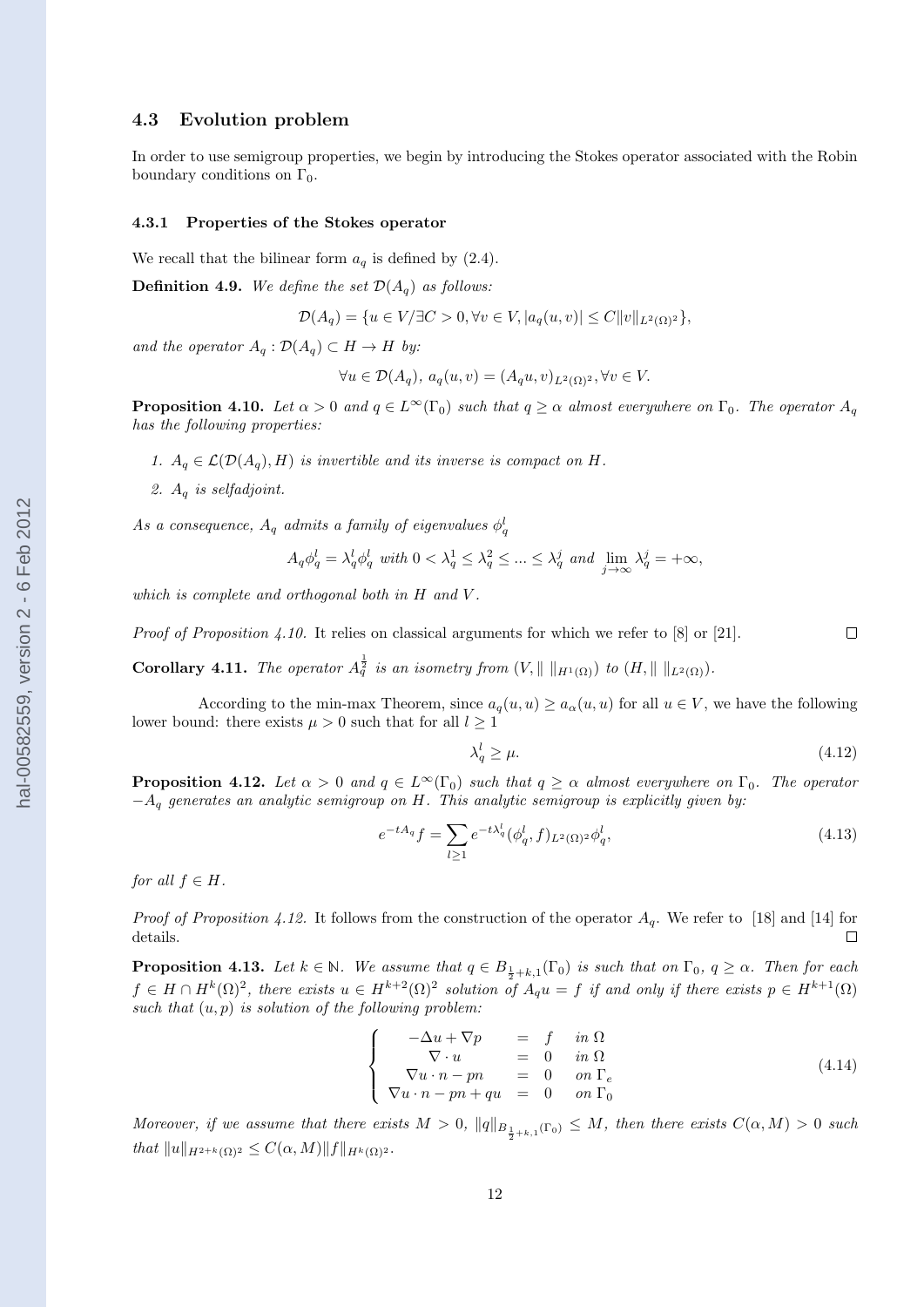*Proof of Proposition 4.13.* It follows from the construction of the operator  $A_q$  and from Proposition 2.6.  $\Box$ Corollary 4.14. Let  $k \in \mathbb{N}^*$  and  $q \in B_{\frac{1}{2}+2(k-1),1}(\Gamma_0)$  such that  $q \geq \alpha$  on  $\Gamma_0$ . Then  $\mathcal{D}(A_q^k) \hookrightarrow H^{2k}(\Omega)^2 \cap H$ .

*Proof of Corollary 4.14.* For  $k = 1$ , it is clear. Take now  $k = 2$ . Let  $u \in \mathcal{D}(A_q^2)$ . We have

$$
A_q^2 u = f \Leftrightarrow \begin{cases} A_q u = v \\ A_q v = f \end{cases}
$$

But  $v \in \mathcal{D}(A_q) \subset H^2(\Omega)^2 \cap H$  by assumption, so  $u \in H^4(\Omega)^2 \cap H$  thanks to the regularity properties of the solution of the Stokes problem summarize in Proposition 2.6. We conclude by induction on  $k$ .  $\Box$ 

**Remark 4.15.** Let us remark that  $\mathcal{D}(A_q)$  is not equal to  $H^2(\Omega)^2 \cap H$ : it comes from the boundary conditions.

#### 4.3.2 The flux  $g$  does not depend on  $t$

In this paragraph, we consider the evolution problem (1.1) given in the introduction. We assume in this part that g does not depend on time. Let  $\alpha > 0$ ,  $M_1 > 0$  and  $M_2 > 0$ . In the following, we assume that

$$
g \in H^{\frac{5}{2}}(\Gamma_e)^2 \text{ is non identically zero and } \|g\|_{H^{\frac{5}{2}}(\Gamma_e)^2} \le M_1,\tag{4.15}
$$

$$
q \in B_{\frac{5}{2},1}(\Gamma_0) \text{ is such that } \|q\|_{B_{\frac{5}{2},1}(\Gamma_0)} \le M_2 \text{ and }, q \ge \alpha \text{ on } \Gamma_0. \tag{4.16}
$$

Let us prove the following theorem:

**Theorem 4.16.** Let  $\alpha > 0$ ,  $M_1 > 0$ ,  $M_2 > 0$  and  $u_0 \in H \cap H^3(\Omega)^2$ . We assume that g satisfies (4.15) and for  $j = 1, 2, q_j$  satisfies (4.16). We note  $(u_j, p_j)$  the solution of (1.1) associated to  $q_j$ . Let K be a compact subset of  $\{x \in \Gamma_0 : v_1 \neq 0\}$  where  $(v_1, \tau_1)$  is the solution of  $(4.4)$  with  $q = q_1$  and let  $m > 0$  be a constant such that  $|v_1| \geq m$  on K. Then there exist  $C(\alpha, m, M_1, M_2) > 0$  and  $C_1 > 0$  such that

$$
\|q_1 - q_2\|_{L^2(K)}
$$
  

$$
\leq \frac{C(\alpha, m, M_1, M_2)}{\left(\ln\left(\frac{1}{\|u_1 - u_2\|_{L^{\infty}(0, +\infty; L^2(\Gamma_e)^2)} + \|\nabla(u_1 - u_2) \cdot n\|_{L^{\infty}(0, +\infty; L^2(\Gamma_e)^2)} + \|p_1 - p_2\|_{L^{\infty}(0, +\infty; L^2(\Gamma_e))} + \|\nabla(p_1 - p_2) \cdot n\|_{L^{\infty}(0, +\infty; L^2(\Gamma_e))}}\right)\right)^{\frac{1}{2}}}.
$$

**Remark 4.17.** Due the method which relies on semigroup theory, we need measurements during an infinite time.

*Proof of Theorem 4.16.* Let  $j = 1, 2$  and  $(v_i, \tau_i)$  be the solution of the stationary problem (2.2) with  $q = q_i$ . According to Proposition 2.6,  $(v_j, \tau_j)$  belongs to  $H^4(\Omega)^2 \times H^3(\Omega)$  and moreover, thanks to assumptions (4.15) and (4.16), there exists a constant  $C(\alpha, M_1, M_2) > 0$  such that

$$
||v_j||_{H^4(\Omega)^2} + ||\tau_j||_{H^3(\Omega)} \le C(\alpha, M_1, M_2). \tag{4.17}
$$

We denote  $(w_j, \pi_j) = (u_j - v_j, p_j - \tau_j)$ . Thanks to Theorem 4.3, we are able to estimate  $||q_1 - q_2||_{L^2(K)}$ with respect to an increasing function of  $(v_1 - v_2)|_{\Gamma_e}$  and  $(\tau_1 - \tau_2)|_{\Gamma_e}$  and their respective gradients in  $L^2$ norm. Our objective is now to compare the asymptotic behavior of  $u_1 - u_2$  and  $p_1 - p_2$  to the solution of the stationary problem  $v_1 - v_2$  and  $\tau_1 - \tau_2$ . More precisely, we are going to prove that:

$$
||w_j(t,.)||_{H^3(\Omega)^2} + ||\pi_j(t,.)||_{H^2(\Omega)} \le g(t),
$$

where g is a function which tends to 0 when t goes to  $+\infty$ . This inequality, combined with Theorem 4.3, will allow us to conclude the proof of Theorem 4.16.

We have that  $(w_i, \pi_i)$  is the solution of the following problem: for  $t > 0$ 

$$
\left\{\begin{array}{rcl}\n\partial_t w - \Delta w + \nabla \pi &=& 0, \quad \text{in } \Omega, \\
\nabla \cdot w &=& 0, \quad \text{in } \Omega, \\
\nabla w \cdot n - \pi n &=& 0, \quad \text{on } \Gamma_e, \\
\nabla w \cdot n - \pi n + q_j w &=& 0, \quad \text{on } \Gamma_0.\n\end{array}\right.
$$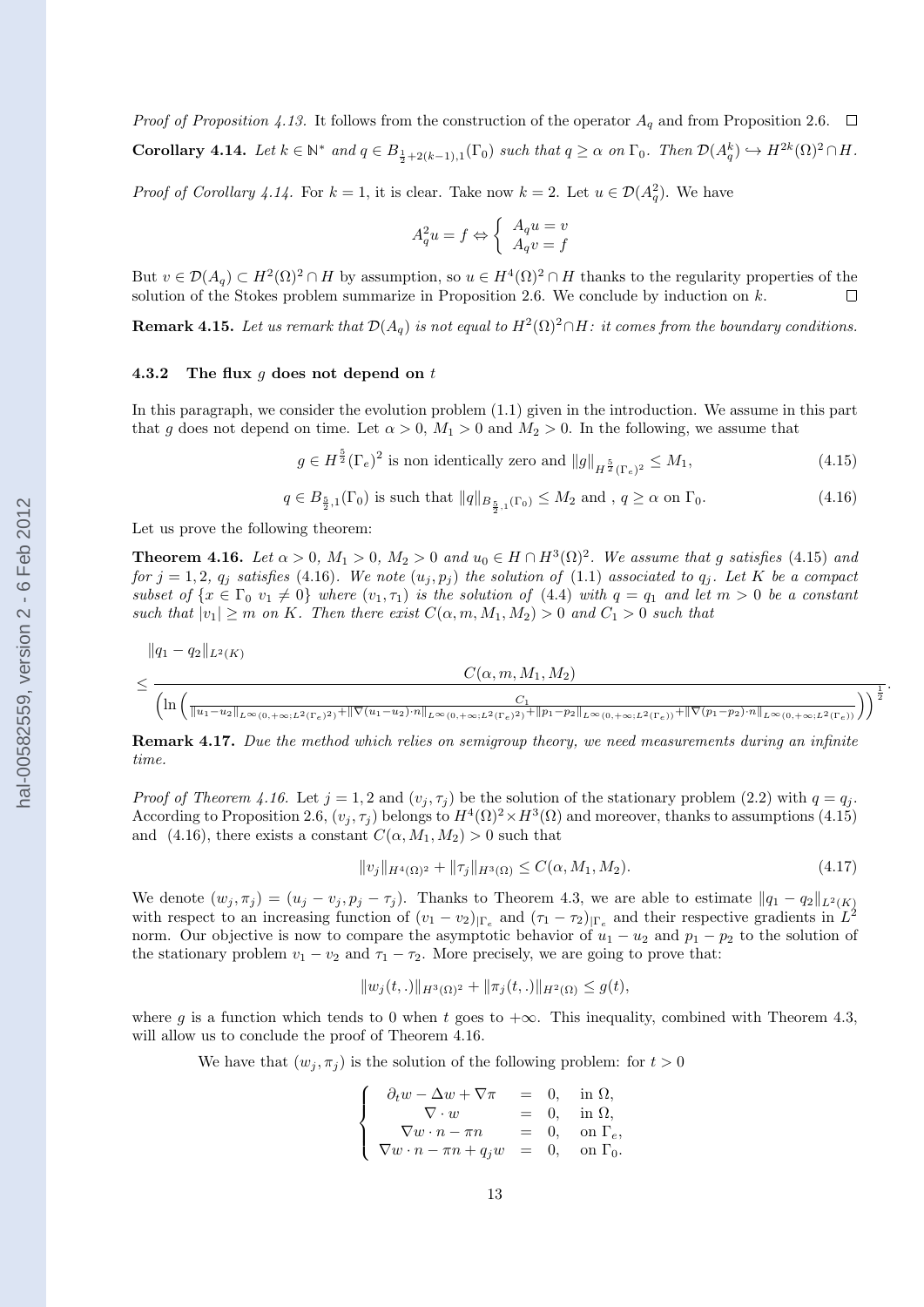completed with the initial condition  $w(0) = u_0 - v_i$ . Let  $t > 0$ . We have from the theory of analytic semigroup that:

$$
w_j(t,.) = e^{-tA_{q_j}} w_j(0,.).
$$
\n(4.18)

Let  $\eta > 0$ . There exists a constant  $C > 0$  independent of  $q_i$  such that:

$$
||A_{q_j}^{\eta} e^{-tA_{q_j}}|| \le C \frac{e^{-\mu t}}{t^{\eta}}, \ t > 0, \ \eta > 0,
$$
\n(4.19)

where  $\mu$  is given by (4.12) and where  $\|\cdot\|$  is the norm operator. We obtain from Proposition 4.13, that:

$$
||w_j(t,.)||_{H^3(\Omega)^2} \leq C(\alpha, M_2)||A_q w_j(t,.)||_{H^1(\Omega)^2}.
$$

Then, since  $w_j(t,.)$  is given by (4.18), and using Corollary 4.11 plus estimates (4.19) with  $\eta = \frac{3}{2}$  and (4.17), it follows:

$$
\|w_j(t,.)\|_{H^3(\Omega)^2} \le C(\alpha, M_2) \|A_q^{\frac{3}{2}} e^{-tA_{q_j}} w_j(0,.)\|_{L^2(\Omega)^2} \le C(\alpha, M_2) \frac{e^{-\mu t}}{t^{\frac{3}{2}}} (\|u_0\|_{L^2(\Omega)^2} + \|v_j\|_{L^2(\Omega)^2})
$$
  
 
$$
\le C(\alpha, u_0, M_1, M_2) \frac{e^{-\mu t}}{t^{\frac{3}{2}}}.
$$
 (4.20)

Using the regularity result for the stationary case given in Proposition 2.6, we have that:

 $\|\pi_i(t,.)\|_{H^2(\Omega)} \leq C(\alpha, M_2) \|\partial_t w_i(t,.)\|_{L^2(\Omega)^2}.$  (4.21)

Note that, thanks to Proposition 4.13 we have:

$$
\|\partial_t w_j(t,.)\|_{L^2(\Omega)^2} = \|A_{q_j} w_j(t,.)\|_{L^2(\Omega)^2}.
$$

Thus, since  $w_i(t,.)$  is given by (4.18), we deduce from estimates (4.19) with  $\eta = 1$  and (4.17) that:

$$
\|\pi_j(t,.)\|_{H^2(\Omega)} \le C(\alpha, u_0, M_1, M_2) \frac{e^{-\mu t}}{t}.
$$
\n(4.22)

Remark that  $(u_j, p_j) \in L^{\infty}(0, +\infty; H^3(\Omega)^2) \times L^{\infty}(0, +\infty; H^2(\Omega))$ . Let  $\nu > 0$ . In fact, thanks to equations (4.20) and (4.22), we obtain that  $(w_j, \pi_j) \in L^{\infty}(\nu, +\infty; H^3(\Omega)^2) \times L^{\infty}(\nu, +\infty; H^2(\Omega))$  and since  $u_j = w_j + v_j$  and  $p_j = \pi_j + \tau_j$ , we deduce that  $(u_j, p_j) \in L^{\infty}(\nu, +\infty; H^3(\Omega)^2) \times L^{\infty}(\nu, +\infty; H^2(\Omega)).$ Moreover, thanks to Corollary 2.8, we have  $(u_j, p_j) \in L^{\infty}(0, \nu; H^3(\Omega)^2) \times L^{\infty}(0, \nu; H^2(\Omega)).$ 

We are now able to prove Theorem 4.16. We have from (4.20):

$$
||v_1 - v_2||_{L^2(\Gamma_e)^2} \leq C(\alpha, u_0, M_1, M_2) \frac{e^{-\mu t}}{t^{\frac{3}{2}}} + ||u_1 - u_2||_{L^{\infty}(0, +\infty; L^2(\Gamma_e)^2)}.
$$

Then, passing to the limit when  $t$  goes to infinity, we get:

$$
||v_1 - v_2||_{L^2(\Gamma_e)^2} \le ||u_1 - u_2||_{L^\infty(0, +\infty; L^2(\Gamma_e)^2)}.
$$

We prove similarly:

$$
\|\nabla(v_1 - v_2) \cdot n\|_{L^2(\Gamma_e)^2} \le \|\nabla(u_1 - u_2) \cdot n\|_{L^\infty(0, +\infty; L^2(\Gamma_e)^2)}.
$$

In the same way, but using now (4.22), we obtain:

$$
\|\tau_1 - \tau_2\|_{L^2(\Gamma_e)} \le \|p_1 - p_2\|_{L^\infty(0, +\infty; L^2(\Gamma_e))},
$$

and

$$
\|\nabla(\tau_1-\tau_2)\cdot n\|_{L^2(\Gamma_e)} \le \|\nabla(p_1-p_2)\cdot n\|_{L^\infty(0,+\infty;L^2(\Gamma_e))}.
$$

To summarize, we have obtained:

$$
||v_1 - v_2||_{L^2(\Gamma_e)^2} + ||\nabla(v_1 - v_2) \cdot n||_{L^2(\Gamma_e)^2} + ||\tau_1 - \tau_2||_{L^2(\Gamma_e)} + ||\nabla(\tau_1 - \tau_2) \cdot n||_{L^2(\Gamma_e)}
$$

 $\leq \|u_1-u_2\|_{L^{\infty}(0,+\infty;L^2(\Gamma_e)^2)}+\|\nabla (u_1-u_2)\cdot n\|_{L^{\infty}(0,+\infty;L^2(\Gamma_e)^2)}+\|p_1-p_2\|_{L^{\infty}(0,+\infty;L^2(\Gamma_e))}+\|\nabla (p_1-p_2)\cdot n\|_{L^{\infty}(0,+\infty;L^2(\Gamma_e))}.$ Applying Theorem 4.3 to  $(v_j, \tau_j)$  for  $j = 1, 2$ , we obtain the existence of positive constants  $C(m, M_1, M_2, \alpha)$ and  $C_1$  such that

$$
||q_1 - q_2||_{L^2(K)} \le \frac{C(m, M_1, M_2, \alpha)}{\left(\ln\left(\frac{1}{||v_1 - v_2||_{L^2(\Gamma_e)^2} + ||\nabla(v_1 - v_2) \cdot n||_{L^2(\Gamma_e)^2} + ||\tau_1 - \tau_2||_{L^2(\Gamma_e)} + ||\nabla(\tau_1 - \tau_2) \cdot n||_{L^2(\Gamma_e)}}\right)\right)^{\frac{1}{2}}}.
$$

We conclude by using the fact that the function  $x \to \frac{1}{\ln(\frac{1}{x})}$  increases on  $\mathbb{R}^*_+$ .

 $\Box$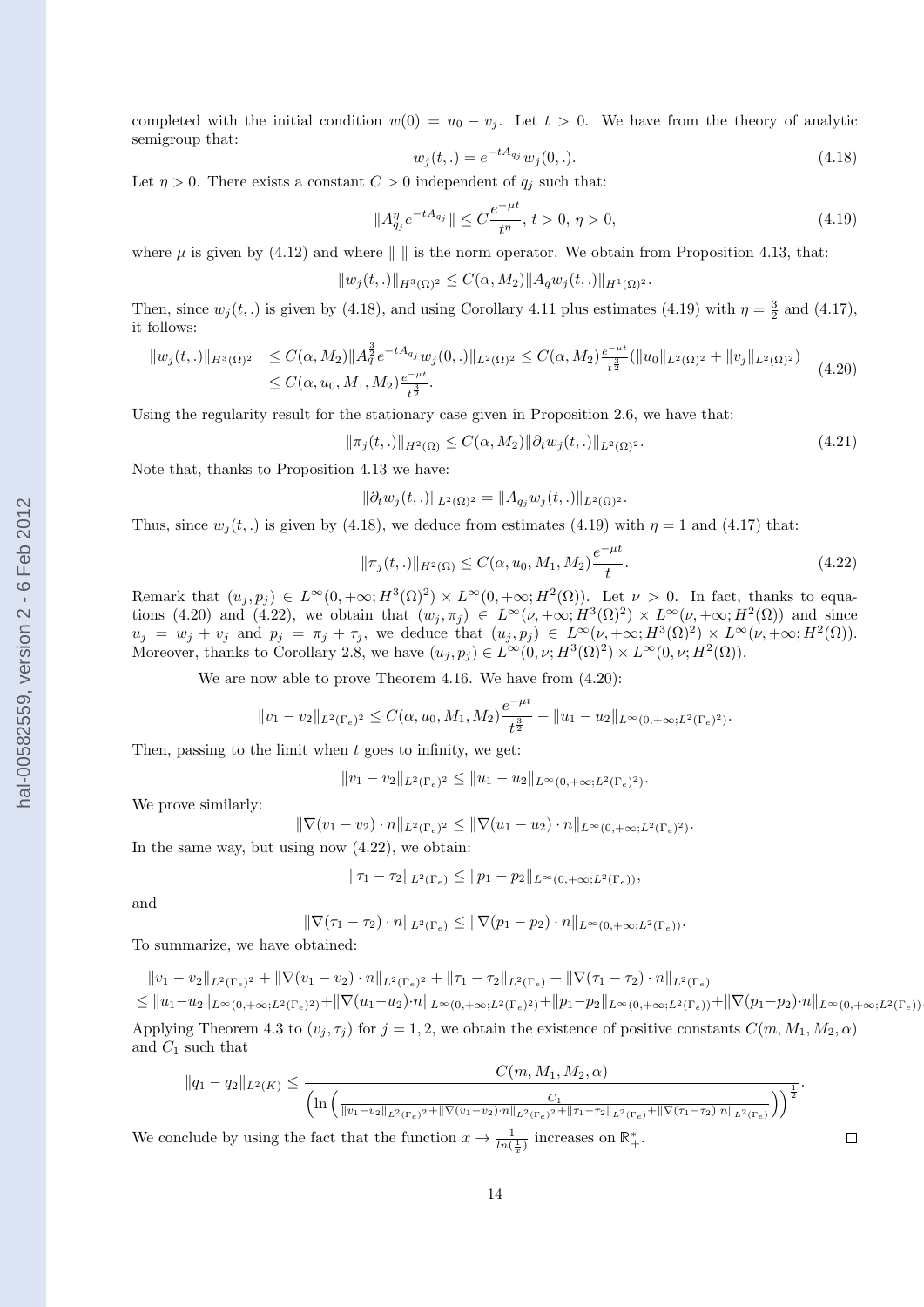### 4.3.3 The flux  $g$  depends on  $t$

We restrict our study to the case where g is colinear to the outgoing normal n:  $g = \kappa n$ . Let  $\alpha > 0$ ,  $M_1 > 0$  and  $M_2 > 0$ . We assume that:

$$
\kappa \in H_{loc}^2(0, +\infty; H^{\frac{3}{2}}(\Gamma_e)),\tag{4.23}
$$

.

and

$$
q \in B_{\frac{5}{2},1}(\Gamma_0) \text{ is such that } \|q\|_{B_{\frac{5}{2},1}(\Gamma_0)} \le M_2 \text{ and }, q \ge \alpha \text{ on } \Gamma_0. \tag{4.24}
$$

Let us introduce  $h$  such that:

$$
h \in H^{\frac{5}{2}}(\Gamma_e) \text{ is non identically zero and } ||h||_{H_{\frac{5}{2}}(\Gamma_0)} \le M_1. \tag{4.25}
$$

We suppose that:

$$
\lim_{t \to \infty} \left( \left\| \kappa(t,.) - h \right\|_{H^{\frac{3}{2}}(\Gamma_e)} + \left\{ \int_0^t e^{-\mu(t-s)} \left\| \partial_t \kappa(s,.) \right\|_{H^{\frac{3}{2}}(\Gamma_e)}^2 ds \right\}^{\frac{1}{2}} \right) = 0, \tag{4.26}
$$

where  $\mu$  is given by equation (4.12).

**Theorem 4.18.** Let  $\alpha > 0$ ,  $M_1 > 0$ ,  $M_2 > 0$  and  $u_0 \in H^3(\Omega)^2 \cap H$ . We assume that h and  $\kappa$  satisfy respectively (4.25) and (4.23) and for  $j = 1, 2, q_j$  satisfies (4.24). We denote by  $(u_j, p_j)$  the solution of (1.1) associated to  $q_j$ . Let K be a compact subset of  $\{x \in \Gamma_0 \, v_1 \neq 0\}$  where  $(v_1, \tau_1)$  is the solution of

$$
\left\{\begin{array}{rcll} -\Delta v+\nabla\tau &=& 0, &\quad in\ \Omega,\\ \nabla\cdot v &=& 0, &\quad in\ \Omega,\\ \nabla v\cdot n-\tau n &=& hn, &\quad on\ \Gamma_e,\\ \nabla v\cdot n-\tau n+q_1v &=& 0, &\quad on\ \Gamma_0. \end{array}\right.
$$

We assume that (4.26) is verified. Then there exist  $C(\alpha, m, M_1, M_2) > 0$  and  $C_1 > 0$  such that

$$
\|q_1 - q_2\|_{L^2(K)}
$$
  

$$
\leq \frac{C(\alpha, m, M_1, M_2)}{\left(\ln\left(\frac{1}{\|u_1 - u_2\|_{L^{\infty}(0, +\infty; L^2(\Gamma_e)^2)} + \| \nabla (u_1 - u_2) \cdot n \|_{L^{\infty}(0, +\infty; L^2(\Gamma_e)^2)} + \|p_1 - p_2\|_{L^{\infty}(0, +\infty; L^2(\Gamma_e))} + \| \nabla (p_1 - p_2) \cdot n \|_{L^{\infty}(0, +\infty; L^2(\Gamma_e))}}\right)\right)^{\frac{1}{2}}}
$$

*Proof of Theorem 4.18.* For  $j = 1, 2$ , we decompose  $u_j$  into  $u_j = v_j + w_j$  where  $(v_j, \tau_j) \in H^4(\Omega)^2 \times H^3(\Omega)$ is the solution of the stationary problem:

$$
\begin{cases}\n-\Delta v + \nabla \tau &= 0, \text{ in } \Omega, \\
\nabla \cdot v &= 0, \text{ in } \Omega, \\
\nabla v \cdot n - \tau n &= hn, \text{ on } \Gamma_e, \\
\nabla v \cdot n - \tau n + q_j v &= 0, \text{ on } \Gamma_0.\n\end{cases}
$$

and  $(w_i, \pi_i)$  is solution of the following problem:

$$
\left\{\begin{array}{rcll} \partial_t w - \Delta w + \nabla \pi &=& 0, &\text{in } (0,+\infty) \times \Omega, \\ \nabla \cdot w &=& 0, &\text{in } (0,+\infty) \times \Omega, \\ \nabla w \cdot n - \pi n &=& (\kappa - h) n, &\text{on } (0,+\infty) \times \Gamma_e, \\ \nabla w \cdot n - \pi n + q_j w &=& 0, &\text{on } (0,+\infty) \times \Gamma_i, \\ w(0,x) &=& u_0(x) - v_j(x), &\text{in } \Omega. \end{array}\right.
$$

We would like to perform the same reasoning as in Theorem 4.16. That is to say, using the fact that we are able to estimate  $||q_1 - q_2||_{L^2(K)}$  with respect to an increasing function of  $(v_1 - v_2)|_{\Gamma_e}$  and  $(\tau_1 - \tau_2)|_{\Gamma_e}$  in  $H^1$ norm, we want to compare the asymptotic behavior of  $u_1 - u_2$  and  $p_1 - p_2$  to the solution of the stationary problem  $v_1 - v_2$  and  $\tau_1 - \tau_2$ . More precisely, we are going to prove that:

$$
||w_j(t,.)||_{H^3(\Omega)^2} + ||\nabla \pi_j(t,.)||_{H^1(\Omega)^2} \le g(t),
$$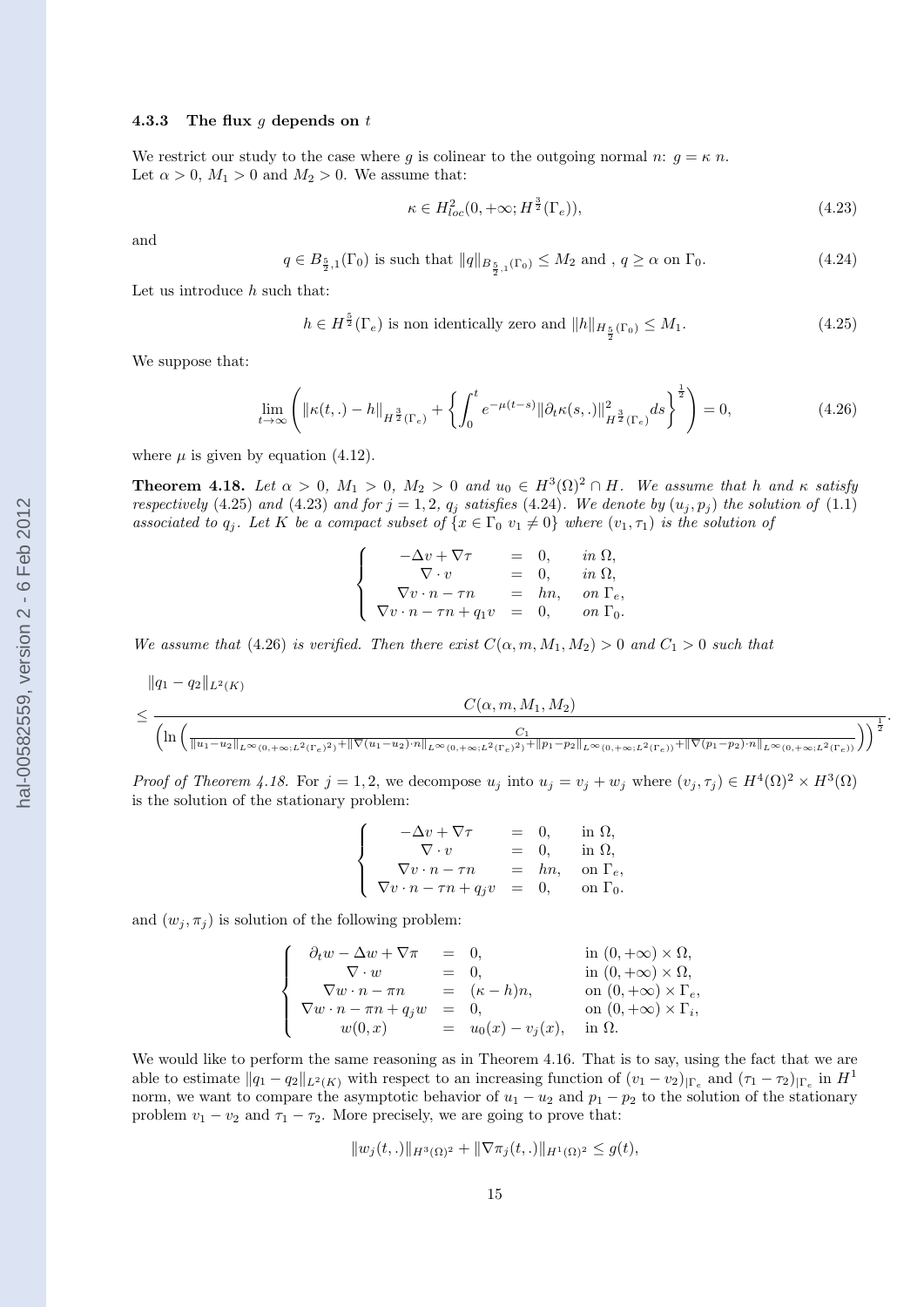where g is a function which tends to 0 when t goes to  $+\infty$ . Since the function  $\kappa$  depends on t, there will be one more step than in Theorem 4.16 and that is why we assume (4.26).

We divide  $(w_j, \pi_j)$  into two terms:  $w_j = u_j^0 + \tilde{w}_j$  and  $\pi_j = p_j^0 + \tilde{p}_j$ , where  $(u_j^0, p_j^0)$  is solution of

$$
\label{eq:2.1} \left\{ \begin{array}{rcl} \partial_t u^0 - \Delta u^0 + \nabla p^0 &=& 0, \qquad &\mbox{in } (0,+\infty)\times \Omega, \\ \nabla\cdot u^0 &=& 0, \qquad &\mbox{in } (0,+\infty)\times \Omega, \\ \nabla u^0\cdot n - p^0 n &=& (\kappa-h)n, \quad \mbox{on } (0,+\infty)\times \Gamma_e, \\ \nabla u^0\cdot n - p^0 n + q_j u^0 &=& 0, \qquad &\mbox{on } (0,+\infty)\times \Gamma_i, \\ u^0(0,x) &=& 0, \qquad &\mbox{in } \Omega, \end{array} \right.
$$

and  $(\tilde{w}_j, \tilde{p}_j)$  is solution of

$$
\label{eq:2.1} \left\{ \begin{array}{rcl} \partial_t \tilde w - \Delta \tilde w + \nabla \tilde p &=& 0, \qquad & \mbox{in } (0,+\infty)\times \Omega, \\ \nabla \cdot \tilde w &=& 0, \qquad & \mbox{in } (0,+\infty)\times \Omega, \\ \nabla \tilde w \cdot n - \tilde pn &=& 0, \qquad & \mbox{on } (0,+\infty)\times \Gamma_e, \\ \nabla \tilde w \cdot n - \tilde pn + q_j \tilde w &=& 0, \qquad & \mbox{on } (0,+\infty)\times \Gamma_i, \\ \tilde w(0,x) &=& u_0(x) - v_j(x), \quad & \mbox{in } \Omega. \end{array} \right.
$$

Let  $t > 0$ . Using the same arguments as in the previous subsection, we prove that:

$$
\|\tilde{w}_j(t,.)\|_{H^3(\Omega)^2} \le C(\alpha, u_0, M_1, M_2) \frac{e^{-\mu t}}{t^2},\tag{4.27}
$$

and

$$
\|\tilde{p}_j(t,.)\|_{H^2(\Omega)} \le C(\alpha, u_0, M_1, M_2) \frac{e^{-\mu t}}{t}.
$$
\n(4.28)

It remains for us to bound  $||u_j^0(t,.)||_{H^3(\Omega)^2}$  and  $||\nabla p_j^0(t,.)||_{H^1(\Omega)^2}$ . Let  $t > 0$ . We are going to prove that there exists a constant  $C(\alpha, M_2)$  such that:

$$
\|u_j^0(t,.)\|_{H^3(\Omega)^2} + \|\nabla p_j^0(t,.)\|_{H^1(\Omega)^2}
$$
  
\n
$$
\leq C(\alpha, M_2) \left( \|\kappa(t,.) - h\|_{H^{\frac{3}{2}}(\Gamma_e)} + e^{-\mu t} \|\kappa(0,.) - h\|_{H^{\frac{3}{2}}(\Gamma_e)} + \left\{ \int_0^t e^{-\mu(t-s)} \|\partial_t \kappa(s,.)\|_{H^{\frac{3}{2}}(\Gamma_e)}^2 ds \right\}^{\frac{1}{2}} \right). \tag{4.29}
$$

If inequality (4.29) is satisfied, we can end the proof of Theorem 4.18:

$$
||w_1(t,.) - w_2(t,.)||_{H^3(\Omega)^2} \le ||u_1^0(t,.) - u_2^0(t,.)||_{H^3(\Omega)^2} + ||\tilde{w}_1(t,.) - \tilde{w}_2(t,.)||_{H^3(\Omega)^2},
$$
  

$$
||\nabla \pi_1(t,.) - \nabla \pi_1(t,.)||_{H^1(\Omega)^2} \le ||\nabla p_1^0(t,.) - \nabla p_2^0(t,.)||_{H^1(\Omega)^2} + ||\nabla \tilde{p}_1(t,.) - \nabla \tilde{p}_2(t,.)||_{H^1(\Omega)^2},
$$

and in the following two estimates, the right hand side tends to 0 when  $t$  goes to infinity thanks to inequalities (4.27), (4.28) and assumption (4.26).

We introduce  $(y_j, \rho_j)$  the solution of

$$
\left\{\begin{array}{rcll} -\Delta y+\nabla \rho &=& 0, & \text{in }\Omega, \\ \nabla\cdot y &=& 0, & \text{in }\Omega, \\ \nabla y\cdot n-\rho n &=& (\kappa-h)n, & \text{on }\Gamma_e, \\ \nabla y\cdot n-\rho n+q_jy &=& 0, & \text{on }\Gamma_i, \end{array}\right.
$$

for all  $t > 0$ . We know that  $(y_j(t,.) , \rho_j(t,.) ) \in H^3(\Omega)^2 \times H^2(\Omega)$  and satisfies, thanks to Proposition 2.6:

$$
||y_j(t,.)||_{H^3(\Omega)^2} + ||\rho_j(t,.)||_{H^2(\Omega)} \le C(\alpha, M_2) ||\kappa(t,.) - h||_{H^{\frac{3}{2}}(\Gamma_e)}.
$$
\n(4.30)

Remark that  $y_j(t,.)$  belongs to  $\mathcal{D}(A_{q_j}^{\frac{3}{2}})$ . Indeed, there exists a unique  $\tilde{p}(t,.) \in H^3(\Omega)$  solution of

$$
\begin{cases}\n\Delta \tilde{p} = 0, & \text{in } \Omega, \\
\tilde{p} = \kappa - h, & \text{on } \Gamma_e, \\
\tilde{p} = 0, & \text{on } \Gamma_i,\n\end{cases}
$$
\n(4.31)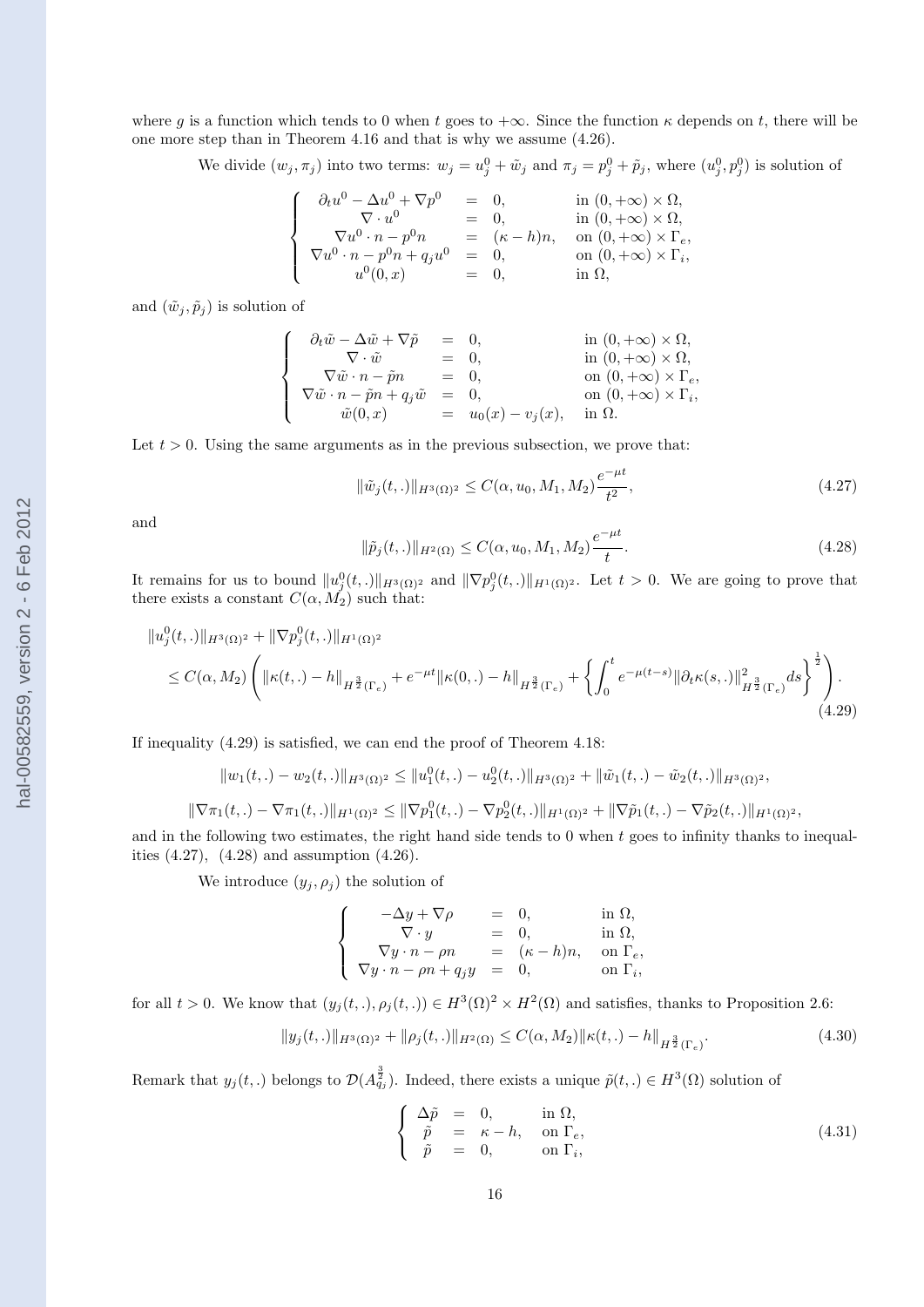for all  $t > 0$  and there exists a constant  $C > 0$  such that

$$
\|\tilde{p}(t,.)\|_{H^3(\Omega)} \le C \|\kappa(t,.) - h\|_{H^{\frac{3}{2}}(\Gamma_e)}.
$$
\n(4.32)

Then  $(y_j, \rho_j + \tilde{p})$  is solution of

$$
\left\{\begin{array}{rcll} -\Delta y+\nabla(\rho+\tilde{p})&=&\nabla\tilde{p},&\text{ in }\Omega,\\ \nabla\cdot y&=&0,&\text{ in }\Omega,\\ \nabla y\cdot n-(\rho+\tilde{p})n&=&0,&\text{ on }\Gamma_{e},\\ \nabla y\cdot n-(\rho+\tilde{p})n+q_jy&=&0,&\text{ on }\Gamma_{0}, \end{array}\right.
$$

for all  $t > 0$ . Remark that, since  $\nabla \tilde{p} \in L^2(\Omega)$ , we have that  $y_j(t) \in \mathcal{D}(A_{q_j})$  by definition of  $\mathcal{D}(A_{q_j})$ . Notice that the fact that  $g$  is colinear to  $n$  is important here to do the *change of variable* in the pressure. We deduce from  $A_{q_j} y_j(t) = \nabla \tilde{p}(t) \in V = \mathcal{D}(A_{q_j}^{\frac{1}{2}})$  that  $y_j(t) \in \mathcal{D}(A_{q_j}^{\frac{3}{2}})$ . Moreover, using Corollary 4.11 and inequality (4.32), there exists a constant  $C > 0$  such that:

$$
||A_{q_j}^{\frac{3}{2}}y_j(t,.)||_{L^2(\Omega)^2} = ||A_{q_j}y_j(t,.)||_{H^1(\Omega)^2} = ||\nabla \tilde{p}(t)||_{H^1(\Omega)^2} \le C||\kappa(t,.) - h||_{H^{\frac{3}{2}}(\Gamma_e)},
$$
\n(4.33)

that is to say, using moreover (4.30):

$$
||y_j(t,.)||_{\mathcal{D}(A_{q_j}^{\frac{3}{2}})} \le C(\alpha, M_2)||\kappa(t,.) - h||_{H^{\frac{3}{2}}(\Gamma_e)}.
$$
\n(4.34)

We can use the same argument, replacing  $\kappa - h$  by  $\partial_t \kappa$ , to prove that  $\partial_t y_j(t,.) \in \mathcal{D}(A_{q_j}^{\frac{3}{2}})$  together with the estimate

$$
\|\partial_t y_j(t,.)\|_{\mathcal{D}(A_{q_j}^{\frac{3}{2}})} \le C(\alpha, M_2) \|\partial_t \kappa(t,.)\|_{H^{\frac{3}{2}}(\Gamma_e)}.
$$
\n(4.35)

Let us consider  $\overline{w}_j = u_j^0 - y_j$  and  $\overline{p}_j = p_j^0 - \rho_j$ . The couple  $(\overline{w}_j, \overline{p}_j)$  is solution of

$$
\begin{cases}\n\frac{\partial_t w - \Delta w + \nabla p}{\nabla \cdot w} = -\partial_t y_j, & \text{in } (0, +\infty) \times \Omega, \\
\nabla \cdot w = 0, & \text{in } (0, +\infty) \times \Omega, \\
\nabla w \cdot n - pn = 0, & \text{on } (0, +\infty) \times \Gamma_e, \\
\nabla w \cdot n - pn + q_j w = 0, & \text{on } (0, +\infty) \times \Gamma_i, \\
w(0, x) = -y_j(0, x), & \text{in } \Omega.\n\end{cases}
$$
\n(4.36)

We know that  $\overline{w}_i$  is given by:

$$
\overline{w}_j(t,.) = -e^{-tA_{q_j}}y_j(0,.) - \int_0^t e^{-(t-s)A_{q_j}} \partial_t y_j(s,.) ds.
$$

Using the family  $(\phi_{q_j}^l)_{l\geq 1}$  defined by Proposition 4.10, we have:  $\overline{w}_j(t,.) = \sum_{l\geq 1} C_l(t)\phi_{q_j}^l$ , with

$$
C_l(t) = -e^{-t\lambda_{q_j}^l} (y_j(0,.), \phi_{q_j}^l)_{L^2(\Omega)^2} - \int_0^t e^{-(t-s)\lambda_{q_j}^l} (\partial_t y_j(s,.), \phi_{q_j}^l)_{L^2(\Omega)^2} ds.
$$

Thus, recalling that  $(\lambda_{q_j}^l)_{l\geq 1}$  satisfies (4.12), there exists  $C>0$  such that:

$$
C_l(t)^2 \le 2e^{-2t\mu} (y_j(0,.), \phi_{q_j}^l)_{L^2(\Omega)^2}^2 + C \int_0^t e^{-(t-s)\mu} (\partial_t y_j(s,.), \phi_{q_j}^l)_{L^2(\Omega)^2}^2 ds.
$$

We obtain from estimates (4.34) and (4.35):

$$
\|\overline{w}_j(t,.)\|_{\mathcal{D}(A_{q_j}^{\frac{3}{2}})} \le C(\alpha,M_2) \left( e^{-\mu t} \|\kappa(0,.) - h\|_{H^{\frac{3}{2}}(\Gamma_e)} + \left\{ \int_0^t e^{-\mu(t-s)} \|\partial_t \kappa(s,.)\|_{H^{\frac{3}{2}}(\Gamma_e)}^2 ds \right\}^{\frac{1}{2}} \right). \tag{4.37}
$$

Remark that, thanks to Proposition 4.13 and Corollary 4.11, we have:

$$
\|\overline{w}_j(t,.)\|_{H^3(\Omega)^2} \le C(\alpha, M_2) \|A\overline{w}_j(t,.)\|_{H^1(\Omega)^2} = C(\alpha, M_2) \|A^{\frac{3}{2}}\overline{w}_j(t,.)\|_{L^2(\Omega)^2} \le C(\alpha, M_2) \|\overline{w}_j(t,.)\|_{\mathcal{D}(A_{q_j}^{\frac{3}{2}})}.
$$
\n(4.38)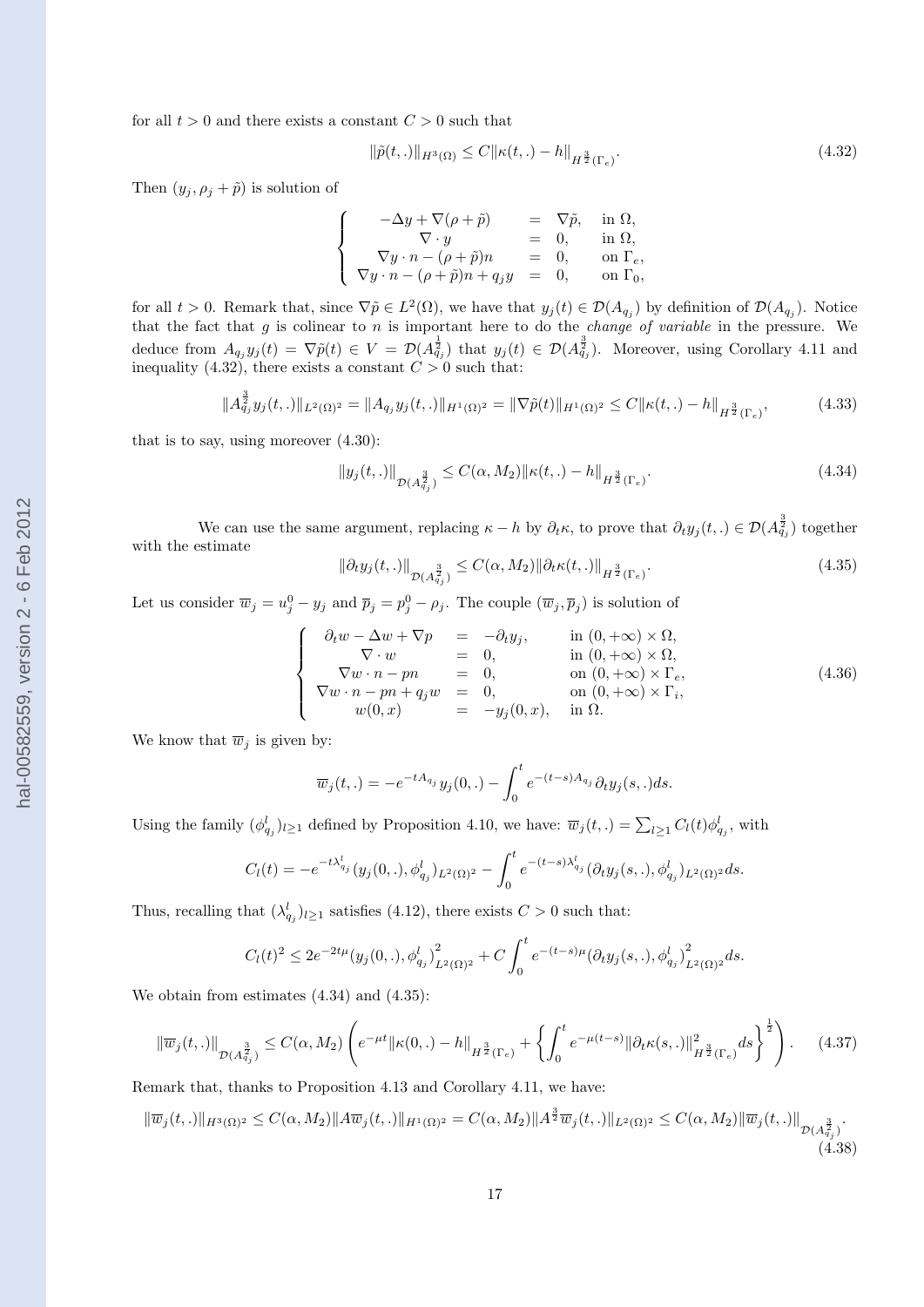To summarize, using (4.38) and (4.37), we obtain the desired estimate:

$$
\|\overline{w}_j(t,.)\|_{H^3(\Omega)^2} \leq C(\alpha,M_2) \left( e^{-\mu t} \|\kappa(0,.)-h\|_{H^{\frac{3}{2}}(\Gamma_e)} + \left\{ \int_0^t e^{-\mu(t-s)} \|\partial_t \kappa(s,.)\|_{H^{\frac{3}{2}}(\Gamma_e)}^2 ds \right\}^{\frac{1}{2}} \right).
$$

Using now the regularity result for the stationary problem given in Proposition 2.6, we have:

$$
\|\nabla \overline{p}_j(t,.)\|_{H^1(\Omega)^2} \leq C(\alpha,M_2) \left( \|\partial_t y_j(t,.)\|_{H^1(\Omega)^2} + \|\partial_t \overline{w}_j(t,.)\|_{H^1(\Omega)^2} \right).
$$

Since  $A_{q_i}\overline{w}_j = -\partial_t y_j - \partial_t \overline{w}_j$ , we obtain:

$$
\|\nabla \overline{p}_j(t,.)\|_{H^1(\Omega)^2} \leq C(\alpha,M_2) \left( \|\partial_t y_j(t,.)\|_{H^1(\Omega)^2} + \|A_{q_j}\overline{w}_j(t,.)\|_{H^1(\Omega)^2} \right).
$$

Thanks to Corollary 4.11, we know that  $||A_{q_j}\overline{w}_j(t,.)||_{H^1(\Omega)^2} = ||A_{q_j}^{\frac{3}{2}}\overline{w}_j(t,.)||_{L^2(\Omega)^2}$ . Therefore, using (4.35) and (4.37), we obtain:

$$
\|\nabla \overline{p}_j(t,.)\|_{H^1(\Omega)^2}\leq C(\alpha,M_2)\left(\|\kappa(t,.)-h\|_{H^{\frac{3}{2}}(\Gamma_e)}+\left\{\int_0^t e^{-\mu(t-s)}\|\partial_t\kappa(s,.)\|_{H^{\frac{3}{2}}(\Gamma_e)}^2ds\right\}^{\frac{1}{2}}\right).
$$

The estimate (4.29) follows from  $u_j^0 = \overline{w}_j + y_j$ ,  $p_j^0 = \overline{w}_j + \rho_j$  and inequality (4.30).

**Remark 4.19.** Let  $l \in H_{loc}^2(0, +\infty; H^{\frac{3}{2}}(\Gamma_e))$  and  $h \in H^{\frac{3}{2}}(\Gamma_e)$ . Assume that there exists  $\theta > 0$  such that:

$$
\sup_{t\geq 0}e^{t\theta}(\|l(t,.)\|_{H^{\frac{3}{2}}(\Gamma_e)}+\|\partial_t l(t,.)\|_{H^{\frac{3}{2}}(\Gamma_e)})<\infty,
$$

Then  $\kappa = h + l$  satisfies (4.26). We note that a particular case of function satisfying (4.26) is given by  $l(t,x) = \omega(t)\rho(x)$  where  $\omega \in H_{loc}^2(0,+\infty)$ ,  $\rho \in H^{\frac{3}{2}}(\Gamma_e)$  and  $\lim_{t\to\infty} e^{t\theta}\omega(t) = \lim_{t\to\infty} e^{t\theta}\omega'(t) = 0$ .

### 4.4 Conclusion

To conclude, we have proved, under some regularity assumptions on the open set  $\Omega$  and on the solution  $(u, p)$  of system (1.1), logarithmic stability estimates for the Stokes system with mixed Neumann and Robin boundary conditions. Due to the method which relies on the Carleman inequality proved in [9], these estimates are valid in dimension 2 and we need measurements on the whole boundary part  $\Gamma_e$ .

Our result could be improved in many different ways. In particular, a first concern could be to prove a logarithmic stability estimate which is valid in any dimension. It would be also interesting to know if local measurements on a part of the boundary included in  $\Gamma_e$  still allow to get the same result. Moreover, in our stability estimates, we need measurements on  $\Gamma_e$  of u, p,  $\nabla u \cdot n$  and  $\nabla p \cdot n$ , while the identifiability result given by Proposition 3.3 only requires information on u and  $\nabla u \cdot n - pn$  on  $\Gamma_e$ . Therefore, it might be interesting to know if it is possible to obtain a stability inequality with less measurement terms and in particular, if it is possible to get rid of the gradient term  $\nabla p \cdot n$ .

 $\Box$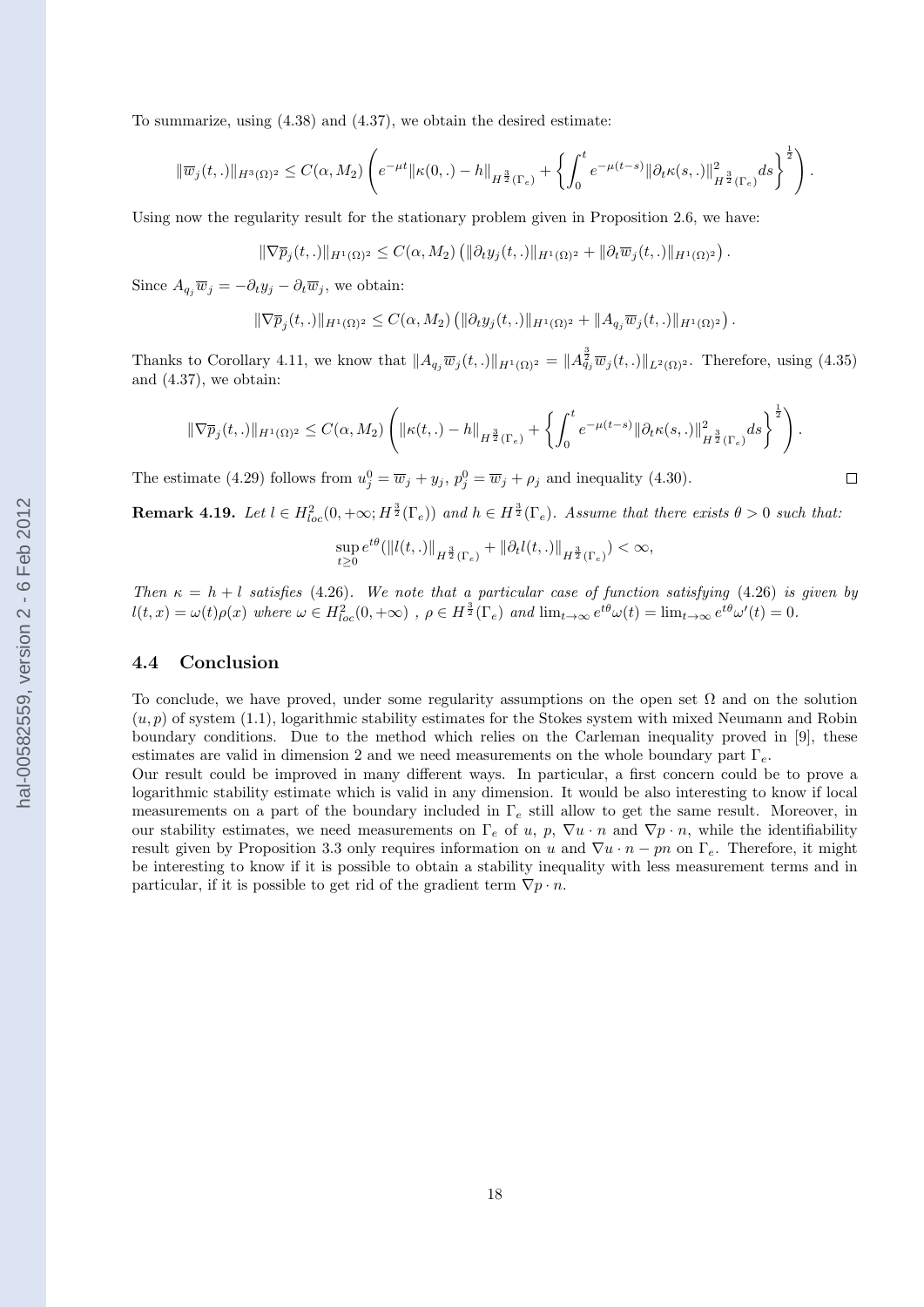# A Existence and uniqueness for the unsteady problem

We study the regularity of solutions of the unsteady problem:

$$
\left\{\begin{array}{rcll} u_t-\Delta u+\nabla p&=&0, &\hbox{ in } (0,T)\times \Omega,\\ \nabla\cdot u&=&0, &\hbox{ in } (0,T)\times \Omega,\\ \nabla u\cdot n-pn&=&g, &\hbox{ on } (0,T)\times \Gamma_e,\\ \nabla u\cdot n-pn+qu&=&0, &\hbox{ on } (0,T)\times \Gamma_0,\\ u(0,\cdot)&=&u_0, &\hbox{ in } \Omega. \end{array}\right.
$$

We are going to prove Theorem 2.7. First of all, as a preliminary result, we prove the following existence result:

**Proposition A.1.** Let  $T > 0$ ,  $M > 0$ ,  $\alpha > 0$  and  $u_0 \in H$ . We assume that  $g \in L^2(0,T; L^2(\Gamma_e)^d)$  and that  $q \in L^{\infty}(\Gamma_0)$  such that  $q \geq \alpha$  on  $\Gamma_0$ . There exists  $u \in L^2(0,T;V)$  such that for all  $v \in V$  in the distribution sense on  $(0,T)$ :

$$
\frac{d}{dt} \int_{\Omega} u \cdot v + \int_{\Omega} \nabla u : \nabla v + \int_{\Gamma_0} qu \cdot v = \int_{\Gamma_e} g \cdot v,\tag{A.1}
$$

and  $\forall v \in V$ ,

$$
\int_{\Omega} u(0) \cdot v = \int_{\Omega} u_0 \cdot v. \tag{A.2}
$$

*Proof of Proposition A.1.* We begin by proving, using a Galerkin method, that there exists  $u \in L^2(0,T;V)$ such that

$$
\forall v \in V, \forall \psi \in C^{1}(0, T) \text{ such that } \psi(T) = 0
$$
  
-
$$
\int_{0}^{T} \int_{\Omega} u(t, x) \cdot v(x) \psi'(t) dx dt + \int_{0}^{T} \int_{\Omega} \nabla u(t, x) \cdot \nabla v(x) \psi(t) dx dt
$$
  
+
$$
\int_{0}^{T} \int_{\Gamma_{0}} q(x) u(t, x) \cdot v(x) \psi(t) dx dt - \psi(0) \int_{\Omega} u_{0}(x) \cdot v(x) dx = \int_{0}^{T} \int_{\Gamma_{e}} g(t, x) \cdot v(x) \psi(t) dx dt.
$$
 (A.3)

Let  $(w_i)_{i\in\mathbb{N}}$  be a Hilbert basis of V which is also an orthogonal basis of H. For each  $n \in \mathbb{N}$ , we define an approximate solution as follows: we search  $u_n \in V_n = Vect{w_i}_{1 \leq i \leq n}$  which satisfies

$$
\begin{cases}\n\int_{\Omega} u_{n,t} \cdot w_j + \int_{\Omega} \nabla u_n \cdot \nabla w_j + \int_{\Gamma_0} q u_n \cdot w_j = \int_{\Gamma_e} g \cdot w_j, \forall j \in \{1, \dots, n\}, \\
u_n(0) = \sum_{k=1}^n (u_0, w_k)_{L^2(\Omega)^d} w_k.\n\end{cases} \tag{A.4}
$$

Note that  $u_{n,t}$  denotes  $\partial_t u_n$ .

Let  $t \in [0, T]$ . We decompose  $u_n(t,.)$  in the Hilbert basis:

$$
u_n(t,.) = \sum_{i=1}^n \xi_i(t)w_i.
$$

We denote  $A = \left[\int_{\Omega} w_i(x) \cdot w_j(x) dx\right]_{1 \leq i,j \leq n}$ ,  $B = \left[\int_{\Omega} \nabla w_i(x) \cdot \nabla w_j(x) + \int_{\Gamma_0} q(x) w_i(x) \cdot w_j(x) dx\right]_{1 \leq i,j \leq n}$ ,  $\xi(t) =$  $(\xi_i(t))_{1\leq i\leq n}$  and  $L(t) = \left(\int_{\Gamma_e} g(t,x) \cdot w_i(x) dx\right)_{1\leq i\leq n}$ . We can rewrite the system  $(A.4)$  in the form:

$$
\begin{cases} A\xi'(t) + B\xi(t) = L(t), \\ \xi(0) = ((u_0, w_i)_{L^2(\Omega)^d})_{1 \le i \le n}. \end{cases}
$$

Since the matrix A is invertible, the system has a unique global solution  $\xi \in H^1(0,T)^d$ . We are now going to prove that there exists a constant  $C > 0$  independent of  $n \in \mathbb{N}$  such that:

$$
\sup_{0 \le t \le T} \int_{\Omega} |u_n|^2 + \int_0^T \int_{\Omega} |\nabla u_n|^2 + \int_0^T \int_{\Omega} |u_n|^2 \le C. \tag{A.5}
$$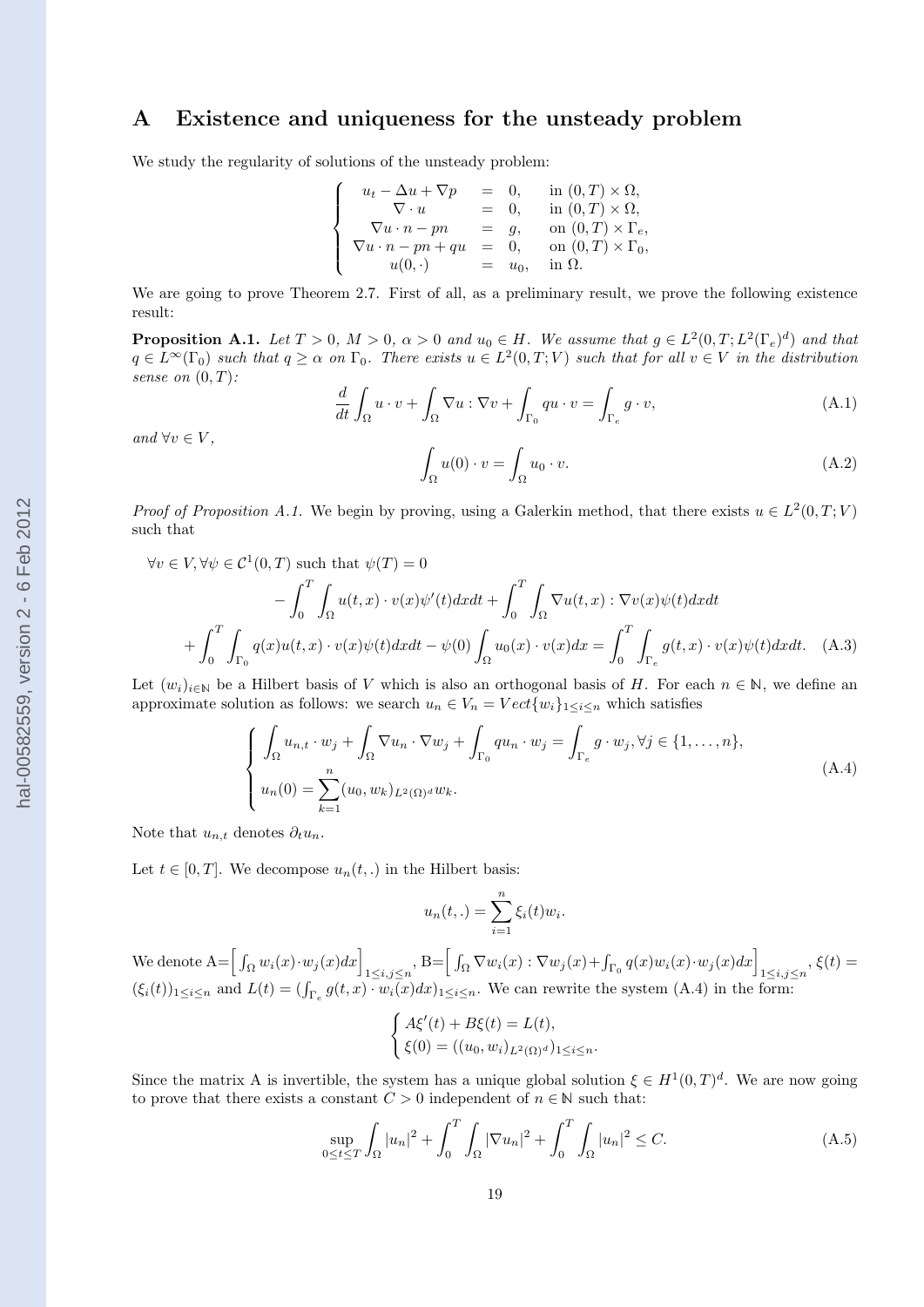Let  $t \in [0, T]$ . Multiplying the first equation of  $(A.4)$  by  $\xi_j$  and summing over j for  $j = 1, ..., n$  we obtain:

$$
\int_0^t \int_{\Omega} u_{n,t} \cdot u_n + \int_0^t \int_{\Omega} |\nabla u_n|^2 + \int_0^t \int_{\Gamma_0} q |u_n|^2 = \int_0^t \int_{\Gamma_e} g \cdot u_n \tag{A.6}
$$

Let  $\epsilon > 0$ . Thus:

$$
\int_0^t \int_{\Gamma_e} g \cdot u_n \le C \int_0^T \int_{\Gamma_e} |g|^2 + \epsilon \int_0^t \int_{\Gamma_e} |u_n|^2 \le C \int_0^T \int_{\Gamma_e} |g|^2 + \epsilon \int_0^t \|u_n\|_{H^1(\Omega)}^2.
$$

Choosing  $\epsilon$  small enough and using the fact that  $q \geq \alpha$  on  $\Gamma_0$ , we obtain:

$$
\sup_{t \in [0,T]} \int_{\Omega} |u_n|^2 + \int_0^T \int_{\Omega} |\nabla u_n|^2 + \int_0^T \int_{\Omega} |u_n|^2 \le C \left( \int_0^T \int_{\Gamma_e} |g|^2 + \int_{\Omega} |u_0|^2 \right). \tag{A.7}
$$

This gives (A.5). According to inequality (A.5), there exists  $u \in L^2(0,T;V)$  such that, up to a subsequence,

$$
u_n \rightharpoonup u \text{ in } L^2(0,T;V).
$$

Let  $j \in \mathbb{N}$ . Multiplying the first equation of  $(A.4)$  by  $\psi \in C^1([0,T])$  such that  $\psi(T) = 0$  then integrating over  $(0, T)$ , we get,  $\forall n \geq j$ :

$$
\int_0^T \int_{\Omega} u_{n,t}(t,x) \cdot w_j(x) \psi(t) dx dt + \int_0^T \int_{\Gamma_0} q(x) u_n(t,x) \cdot w_j(x) \psi(t) dx dt + \int_0^T \int_{\Omega} \nabla u_n(t,x) : \nabla w_j(x) \psi(t) dx dt = \int_0^T \int_{\Gamma_e} g(t,x) \cdot w_j(x) \psi(t) dx dt. \quad (A.8)
$$

Taking into account that:

$$
\int_0^T \int_{\Omega} u_{n,t}(t,x) \cdot w_j(x) \psi(t) dx dt
$$
  
= 
$$
- \int_0^T \int_{\Omega} u_n(t,x) \cdot w_j(x) \psi'(t) dx dt - \int_{\Omega} u_n(0,x) \cdot w_j(x) \psi(0) dx,
$$

we easily pass to the limit when  $n$  goes to infinity in  $(A.8)$ . Remark that this inequality is still valid replacing  $w_j$  by any  $v \in V$  by continuity. This ends the proof of the existence of  $u \in L^2(0,T;V)$  which satisfies  $(A.1)$ in the distribution sense on  $(0, T)$ .

Let us finish the proof of Proposition A.1 by proving that the initial condition  $(A.2)$  is satisfied. We deduce from equality (A.3) that  $\frac{d}{dt}(u, v)_{L^2(\Omega)^d} \in L^2(0, T)$ . Consequently, the function  $t \to (u(t), v)_{L^2(\Omega)}$ is continuous. This gives a sense to  $(u(0), v)_{L^2(\Omega)^d}$ . Let  $\psi \in C^1(0, T)$  such that  $\psi(T) = 0$ . Multiplying  $(A.1)$ by  $\psi$ , we obtain:

$$
-\int_0^T (u,v)_{L^2(\Omega)^d} \psi'(t)dt + \int_0^T a_q(u,v)\psi(t)dt = (u(0,.),v)_{L^2(\Omega)^d} \psi(0) + \int_0^T l(v)\psi(t)dt.
$$

Comparing with equality (A.3), we obtain  $\psi(0)(u(0,.) - u_0, v)_{L^2(\Omega)^d} = 0$ . Let  $\psi$  be such that  $\psi(0) \neq 0$ , we have  $(u(0) - u_0, v)_{L^2(\Omega)^d} = 0$ .  $\forall v \in V$ . have  $(u(0) - u_0, v)_{L^2(\Omega)^d} = 0, \forall v \in V$ .

We are now able to prove Theorem 2.7.

*Proof of Theorem 2.7.* We will begin by proving that  $u_t \in L^2(0,T;H)$ , then we will conclude by using the regularity result for the stationary problem from Proposition 2.6. Let  $t \in [0, T]$ . Multiplying the first equation of (A.4) by  $\xi'_j$  and summing over j for  $j = 1, ..., n$  we obtain:

$$
\int_0^t \int_{\Omega} |u_{n,t}|^2 + \int_0^t \int_{\Gamma_0} q u_n u_{n,t} + \int_0^t \int_{\Omega} \nabla u_n : \nabla u_{n,t} = \int_0^t \int_{\Gamma_e} g \cdot u_{n,t}.
$$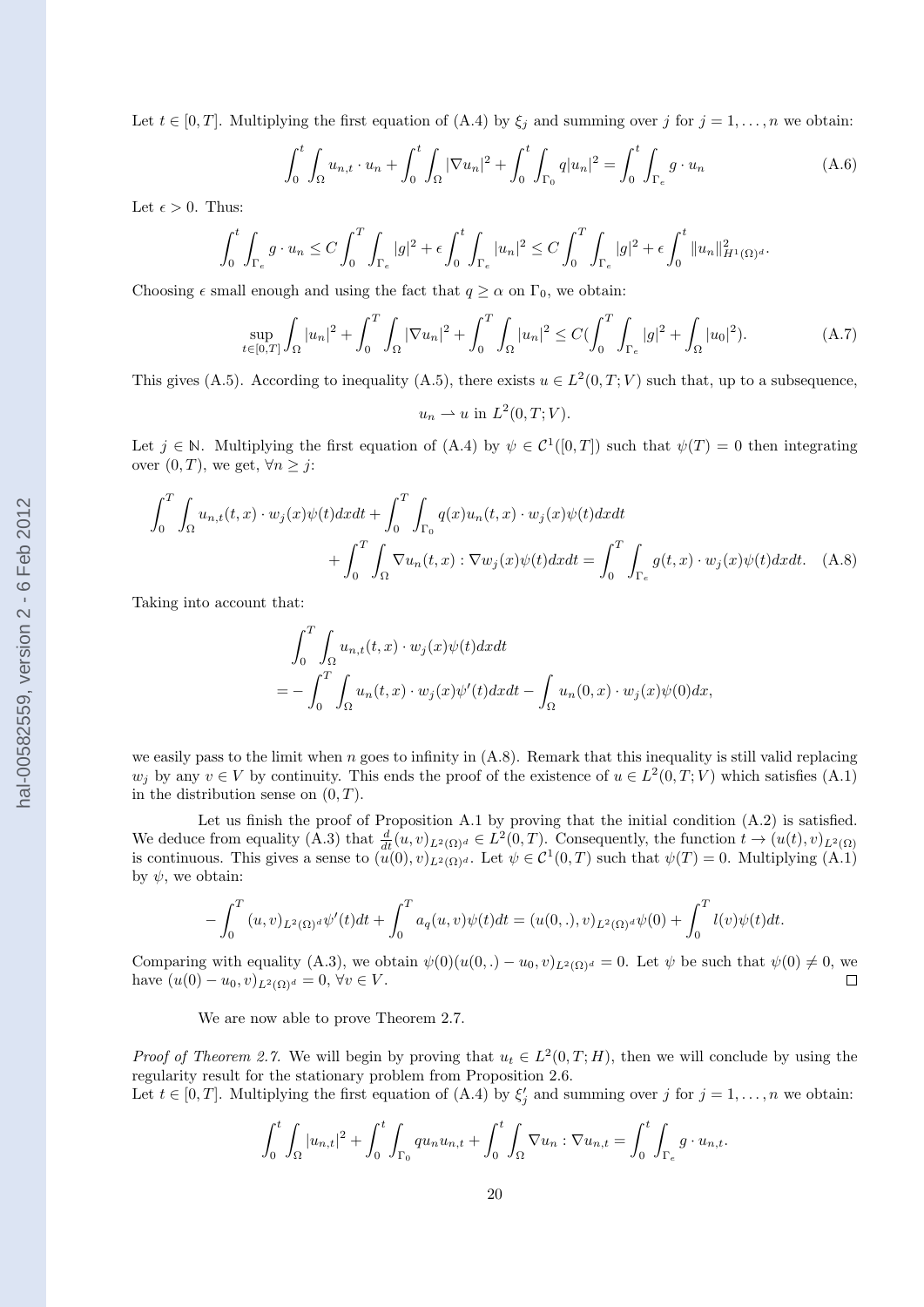We have:

$$
\int_0^t \int_{\Gamma_e} g \cdot u_{n,t} = -\int_0^t \int_{\Gamma_e} g_t u_n - \int_{\Gamma_e} g(0) u_n(0) + \int_{\Gamma_e} g(t) u_n(t).
$$
 (A.9)

Let  $\epsilon > 0$ . Thanks to Cauchy-Schwarz inequality and estimate (A.7), there exists  $C > 0$ :

$$
\left|\int_0^t \int_{\Gamma_e} g_t u_n\right| \leq C \left(\int_0^T \int_{\Gamma_e} |g_t|^2 + \sup_{t \in [0,T]} \int_{\Gamma_e} |g|^2 + \|u_0\|_{H^1(\Omega)^2}^2 + \epsilon \int_{\Omega} |\nabla u_n(t)|^2\right).
$$

Using successively integration by parts over  $(0, T)$  we finally obtain, choosing  $\epsilon$  small enough:

$$
\sup_{t \in [0,T]} \int_{\Omega} |\nabla u_n|^2 + \int_0^T \int_{\Omega} |u_{n,t}|^2 \le C \left( \|u_0\|_{H^1(\Omega)^d}^2 + \int_0^T \int_{\Gamma_e} |g_t|^2 + \sup_{t \in [0,T]} \int_{\Gamma_e} |g|^2 \right). \tag{A.10}
$$

We deduce that  $(u_n)_{n\in\mathbb{N}}$  is bounded in  $H^1(0,T;H)\cap L^{\infty}(0,T;V)$  and therefore  $u\in H^1(0,T;H)\cap L^{\infty}(0,T;V)$ .

Then we use the regularity result for the stationary problem. For all  $t \in [0, T]$ , we have  $u_t(t) \in$  $L^2(\Omega)^d$  so by Proposition 2.6 the solution  $(u(t), p(t))$  belongs to  $H^2(\Omega)^d \times H^1(\Omega)$  since the map:

$$
L^2(\Omega)^d \times H^{\frac{1}{2}}(\Gamma_e)^d \longrightarrow H^2(\Omega)^d \times H^1(\Omega)
$$
  

$$
(u_t(t), g(t)) \longrightarrow (u(t), p(t))
$$

is linear and continuous. Since  $(u_t, g) \in L^2(0,T; L^2(\Omega)^d) \times L^2(0,T; H^{\frac{1}{2}}(\Gamma_e)^d)$ , we deduce that  $(u, p) \in L^2(0,T; L^2(\Omega)^d)$  $L^2(0,T;H^2(\Omega)^d) \times L^2(0,T;H^1(\Omega)).$ 

Let us now prove its uniqueness. Assume that  $u_1$  and  $u_2$  are two solutions and let  $w = u_1 - u_2$ . Then  $w \in H^1(0,T;H) \cap L^2(0,T;V)$  and we have for all  $v \in V$ :

$$
\int_{\Omega} w_t(t) \cdot v + \int_{\Omega} \nabla w(t) : \nabla v + \int_{\Gamma_0} q w(t) \cdot v = 0, \ w(0) = 0.
$$
\n(A.11)

 $\Box$ 

Taking  $v = w(t)$  in (A.11), we find:

$$
\frac{1}{2}\frac{d}{dt}\int_{\Omega}|w(t)|^{2}+\int_{\Omega}|\nabla w(t)|^{2}+\int_{\Gamma_{0}}q|w(t)|^{2}=0,
$$

that is to say

$$
\int_{\Omega} |w(t)|^2 \le \int_{\Omega} |w(0)|^2 = 0, \, \text{for all } t \in [0, T].
$$

So  $u_1 = u_2$  on  $(0, T) \times \Omega$ . To conclude, thanks to system  $(1.1)$ , we obtain  $p_1 = p_2$ .

hal-00582559, version 2 - 6 Feb 2012 hal-00582559, version 2 - 6 Feb 2012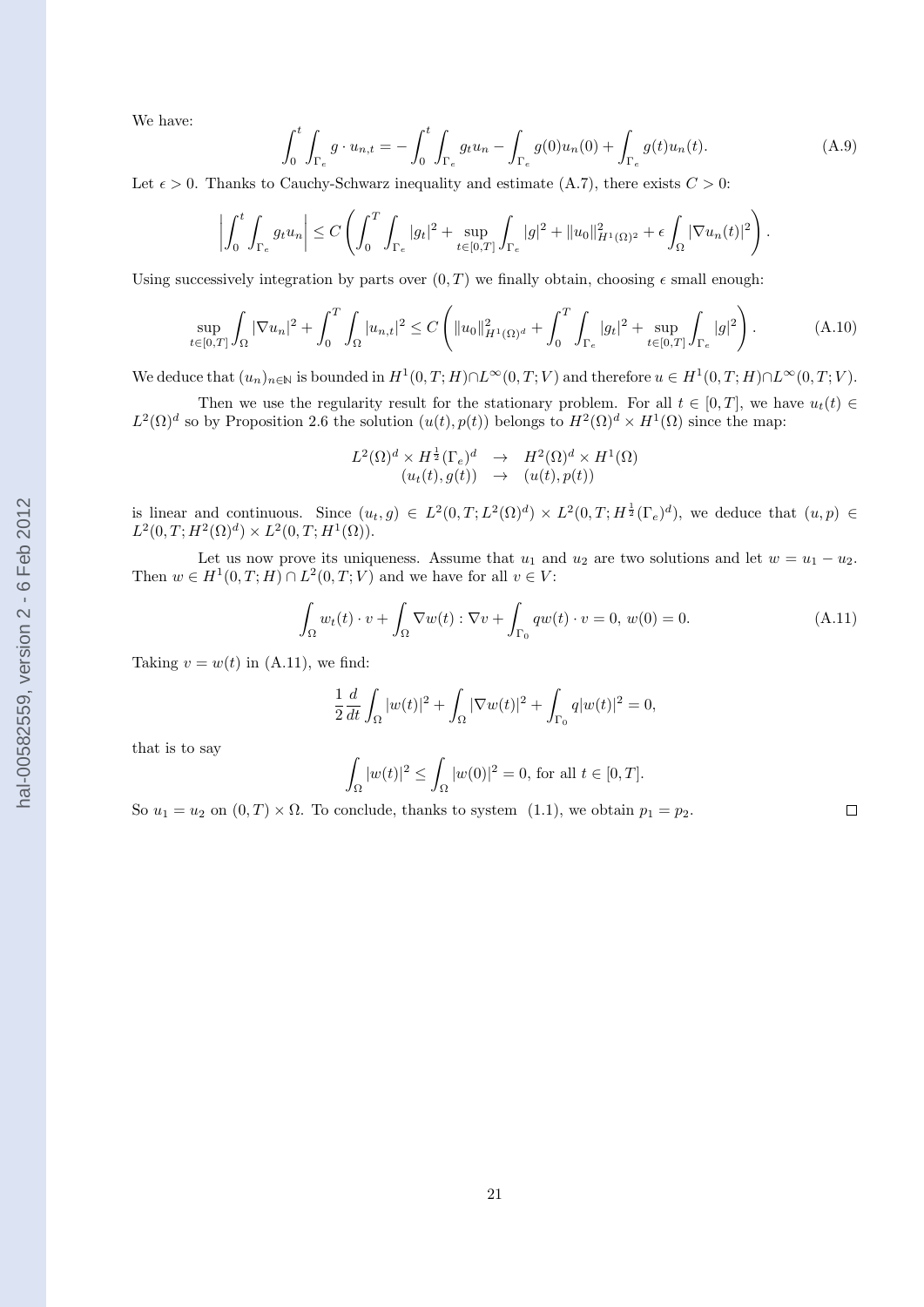# Bibliography

- [1] Robert A. Adams. Sobolev spaces. Academic Press [A subsidiary of Harcourt Brace Jovanovich, Publishers], New York-London, 1975. Pure and Applied Mathematics, Vol. 65.
- [2] G. Alessandrini, L. Del Piero, and L. Rondi. Stable determination of corrosion by a single electrostatic boundary measurement. Inverse Problems, 19(4):973–984, 2003.
- [3] Leonardo Baffico, Céline Grandmont, and Bertrand Maury. Multiscale modeling of the respiratory tract. Math. Models Methods Appl. Sci., 20(1):59–93, 2010.
- [4] Mourad Bellassoued, Jin Cheng, and Mourad Choulli. Stability estimate for an inverse boundary coefficient problem in thermal imaging. J. Math. Anal. Appl., 343(1):328–336, 2008.
- [5] Laurent Bourgeois. About stability and regularization of ill-posed elliptic Cauchy problems: the case of  $C^{1,1}$  domains. *M2AN Math. Model. Numer. Anal.*,  $44(4)$ :715-735, 2010.
- [6] Laurent Bourgeois and Jérémi Dardé. About stability and regularization of ill-posed elliptic Cauchy problems: the case of Lipschitz domains. Appl. Anal., 89(11):1745–1768, 2010.
- [7] Franck Boyer and Pierre Fabrie. Eléments d'analyse pour l'étude de quelques modèles d'écoulements de fluides visqueux incompressibles, volume 52 of Mathématiques & Applications (Berlin) [Mathematics  $\mathscr B$ Applications]. Springer-Verlag, Berlin, 2006.
- [8] Haïm Brezis. Analyse fonctionnelle. Collection Mathématiques Appliquées pour la Maîtrise. Masson, Paris, 1983. Théorie et applications.
- [9] A. L. Bukhgeĭm. Extension of solutions of elliptic equations from discrete sets. *J. Inverse Ill-Posed* Probl., 1(1):17–32, 1993.
- [10] S. Chaabane, I. Fellah, M. Jaoua, and J. Leblond. Logarithmic stability estimates for a Robin coefficient in two-dimensional Laplace inverse problems. Inverse Problems, 20(1):47–59, 2004.
- [11] Slim Chaabane and Mohamed Jaoua. Identification of Robin coefficients by the means of boundary measurements. Inverse Problems, 15(6):1425–1438, 1999.
- [12] Jin Cheng, Mourad Choulli, and Junshan Lin. Stable determination of a boundary coefficient in an elliptic equation. Math. Models Methods Appl. Sci., 18(1):107–123, 2008.
- [13] M. Choulli. Stability estimates for an inverse elliptic problem. J. Inverse Ill-Posed Probl., 10(6):601–610, 2002.
- [14] Robert Dautray and Jacques-Louis Lions. Analyse mathématique et calcul numérique pour les sciences et les techniques. INSTN: Collection Enseignement. [INSTN: Teaching Collection]. Paris, 1988.
- [15] Caroline Fabre and Gilles Lebeau. Prolongement unique des solutions de l'equation de Stokes. Comm. Partial Differential Equations, 21(3-4):573–596, 1996.
- [16] Lars Hörmander. The analysis of linear partial differential operators. II. Classics in Mathematics. Springer-Verlag, Berlin, 2005. Differential operators with constant coefficients, Reprint of the 1983 original.
- [17] J.-L. Lions and E. Magenes. Non-homogeneous boundary value problems and applications. Vol. I. Springer-Verlag, New York, 1972. Translated from the French by P. Kenneth, Die Grundlehren der mathematischen Wissenschaften, Band 181.
- [18] A. Pazy. Semigroups of linear operators and applications to partial differential equations, volume 44 of Applied Mathematical Sciences. Springer-Verlag, New York, 1983.
- [19] Kim-Dang Phung. Remarques sur l'observabilité pour l'équation de laplace. ESAIM: Control, Optimisation and Calculus of Variations, 9:621–635, 2003.